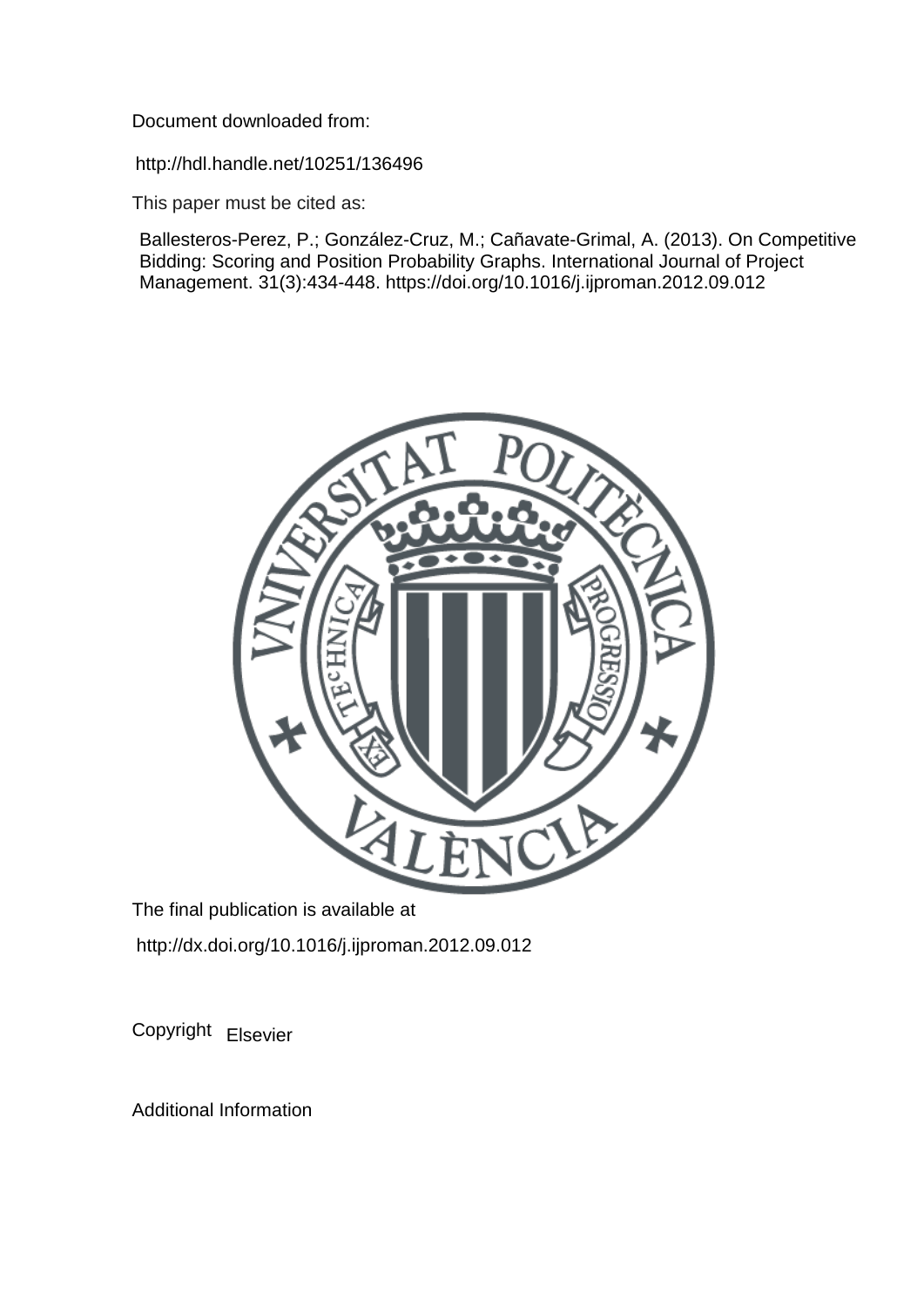# **ON COMPETITIVE BIDDING: SCORING AND POSITION PROBABILITY GRAPHS**

### *Additional Information:*

Bidding (Contractors); Managing Proposal

Industry and Sector Specific: Engineering and Construction.

### **Authors:**

Ballesteros-Pérez, Pablo **<sup>a</sup>** ; González-Cruz, Mª Carmen **<sup>b</sup>** ; Cañavate-Grimal, Antonio **<sup>c</sup>**

**<sup>a</sup>** Dpto. de Ingeniería y Gestión de la Construcción Facultad de Ingeniería. Universidad de Talca Camino los Niches, km 1. Curicó (Chile) Email: [pballesteros@utalca.cl](mailto:pballesteros@utalca.cl) ; [pabbalpe@hotmail.com](mailto:pabbalpe@hotmail.com) Phone: (+56) 75 201 733 Fax: (+56) 75 325 958

**<sup>b</sup>** Lecturer in Departamento de Proyectos de Ingeniería. Escuela Técnica Superior de Ingenieros Industriales. Universitat Politècnica de València. Cº de Vera s/n, 46022 Valencia, Spain

PhD. Industrial Engineering. **IPMA certified Project Manager (C level)**

Phone: +34 963 879 866 (ext.:75654 ) Fax: +34 963 879 869 (ext.:79869 ).

E-mail: [mcgonzal@dpi.upv.es](mailto:mcgonzal@dpi.upv.es)

# *Corresponding author*

**<sup>c</sup>** Lecturer in Departamento de Ingeniería de la Edificación y Producción Industrial. Escuela Superior de Enseñanzas Técnicas (ESET). Universidad CEU Cardenal Herrera. Calle de San Bartolomé 55. 46115. Alfara del Patriarca, Valencia. Spain. MSc. Civil Engineering & Geotechnical Engineering Phone: +34 96 136 90 00 Fax: +34 96 130 09 77

E-mail: [antonio.canavate@uch.ceu.es](mailto:antonio.canavate@uch.ceu.es)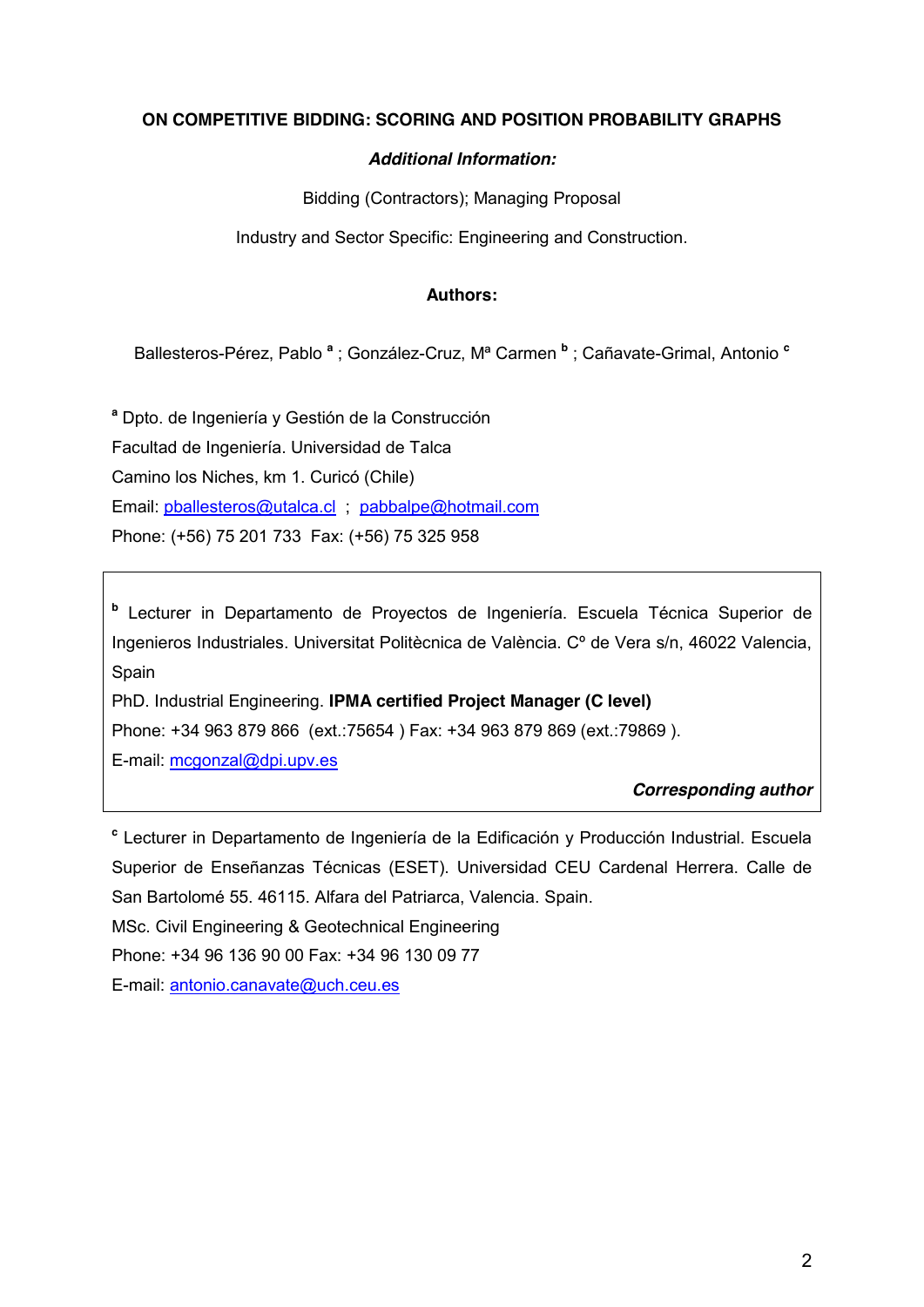# On Competitive Bidding: Scoring and Position Probability Graphs

# **Abstract**

Iso-Score Curves Graph (iSCG) and mathematical relationships between Scoring Parameters (SP) and Forecasting Parameters (FP) can be used in Economic Scoring Formulas (ESF) used in tendering to distribute the score among bidders in the economic part of a proposal.

Each contracting authority must set an ESF when publishing tender specifications and the strategy of each bidder will differ depending on the ESF selected and the weight of the overall proposal scoring.

The various mathematical relationships and density distributions that describe the main SPs and FPs, and the representation of tendering data by means of iSCGs, enable the generation of two new types of graphs that can be very useful for bidders who want to be more competitive: the Scoring and Position Probability Graphs.

*Keywords: bid; tender; auction; construction; score, forecast.*

## **1. Introduction**

Competitive bidding is a [transparent](http://www.businessdictionary.com/definition/transparent.html) [procurement](http://www.businessdictionary.com/definition/procurement.html) [method](http://www.businessdictionary.com/definition/method.html) in which [bids](http://www.businessdictionary.com/definition/bid.html) from [competing](http://www.businessdictionary.com/definition/competing.html) [contractors,](http://www.businessdictionary.com/definition/contractor.html) [suppliers,](http://www.businessdictionary.com/definition/supplier.html) or [vendors](http://www.businessdictionary.com/definition/vendor.html) are invited by openly [advertising](http://www.businessdictionary.com/definition/advertising.html) the [scope,](http://www.businessdictionary.com/definition/scope.html) [specifications,](http://www.businessdictionary.com/definition/specification-spec.html) and [terms and conditions](http://www.businessdictionary.com/definition/terms-and-conditions.html) of the proposed [contract;](http://www.businessdictionary.com/definition/contract.html) as well as the [criteria](http://www.businessdictionary.com/definition/criteria.html) by which the bids will be evaluated. [Competitive](http://www.investorwords.com/997/competitive.html) [bidding](http://www.investorwords.com/8993/bidding.html) [aims](http://www.businessdictionary.com/definition/aim.html) at obtaining [goods](http://www.businessdictionary.com/definition/goods.html) and [services](http://www.businessdictionary.com/definition/services.html) at the lowest [price](http://www.businessdictionary.com/definition/price.html) by stimulating [competition](http://www.businessdictionary.com/definition/competition.html) and preventing favoritism.

Research in the area of competitive bidding strategy models has been in progress since the 1950s (Deltas & Engelbrecht-Wiggans, 2005; Dikmen et al., 2007; Engelbrecht-Wiggans, 1980, 1989; Harstad & Saša Pekec, 2008; Lo et al. 2007; Naoum, 1994; Näykki, 1976; Rothkopf & Harstad, 1994; Rothkopf, 1969; Ye et al., 2008).

Competitive bidding strategy models have been developed to predict the probability of a bidder winning an auction (Engelbrecht-Wiggans, 1980; Näykki, 1976) or being awarded a project (Ravanshadnia et al., 2010; Vergara, 1977). Most of these models are based on the theory of Games, Decision Analysis and Operational Research and are difficult to apply to real-world business contexts given the complex mathematical formulations used in the models (Engelbrecht-Wiggans, 1980; Harstad & Saša Pekec, 2008; Rothkopf & Harstad, 1994).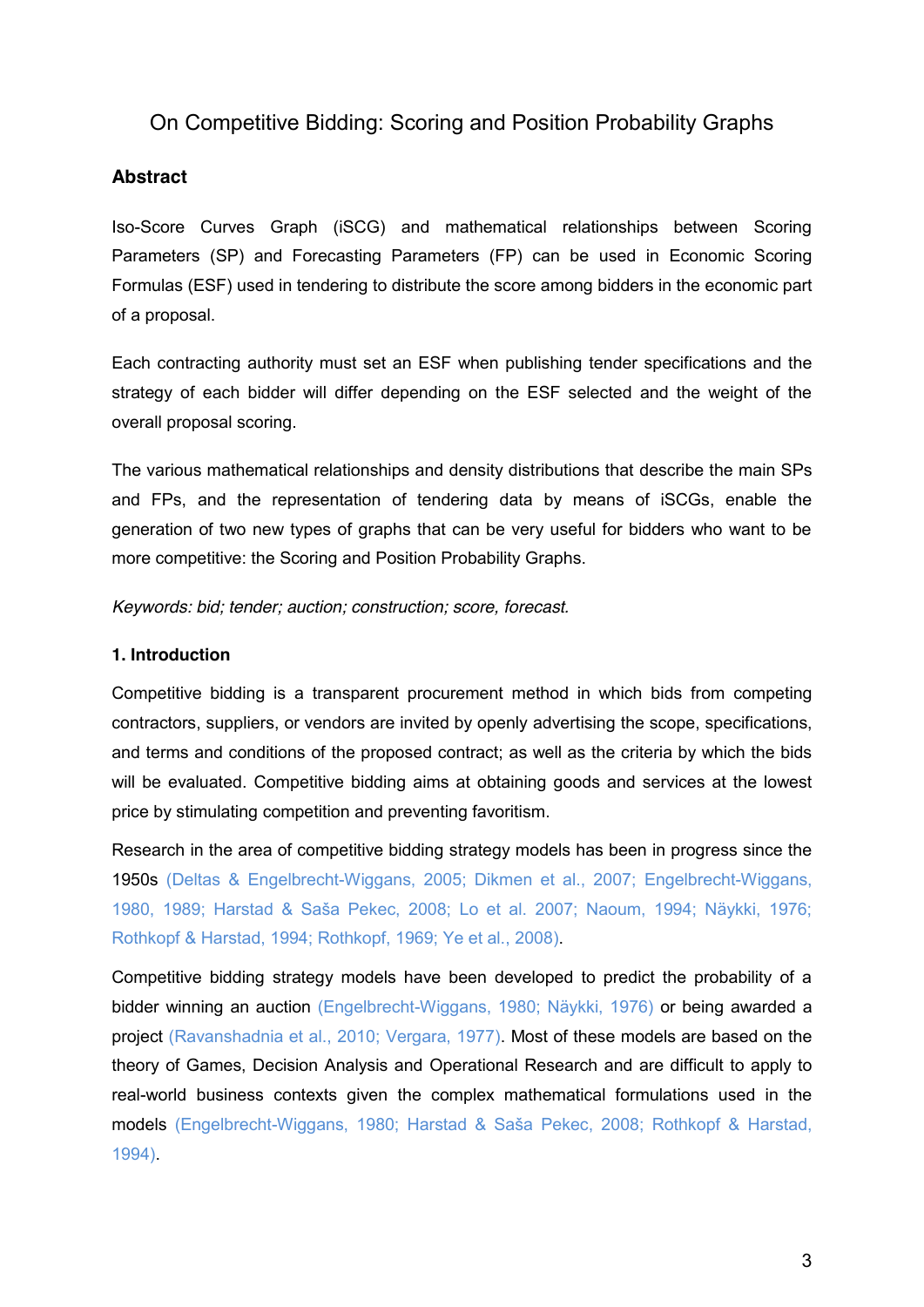Because of the multiple technical and financial criteria involved in public tendering (Engelbrecht-Wiggans, 1980; Fayek, 1998; Harstad & Saša Pekec, 2008; Näykki, 1976; Rothkopf & Harstad, 1994; Skitmore & Drew, 2001; Skitmore, 2002, 2004) there is still a need for the development of new tools to help decision makers and improve the selection process for bidders (Watt et al., 2009).

Ballesteros-Pérez, 2010 devised, and Ballesteros-Pérez et al., 2012a subsequently extended, the iso-Score Curve Graph (iSCG) as a practical tool to help bidders improve their competitive bidding strategies and increase their chances of winning a contract. This tool enables bidders to place their bids using simple statistical procedures based on previous bidding experiences sharing the same Economic Scoring Formula (ESF).

The economic criterion is usually one of the most important evaluation criteria and Economic Scoring Formulae are used to rate different proposals. The variables of these formulae are termed Scoring Parameters (SP) (Ballesteros-Pérez et al., 2012b). To predict SPs, some other parameters, which are termed Forecasting Parameters (FP) (Ballesteros-Pérez et al., 2012b), must be measured. This paper takes advantage of the new Bid Tender Forecasting Model (BTFM) which is based on the relationship between Scoring and Forecasting Parameters (SPs and FPs respectively) previously studied in Ballesteros-Pérez et al., 2012a and 2012b, and, furthermore, it is also shown how the different variables and results can be plotted on two new types of graphs: the Scoring Probability Graph (SPG) and the Position Probability Graph (PPG).

The BTFM equations described and implemented in this paper have been derived from capped tenders so far. Capped tender contract value is upper-limited by the contracting authority and this limitation is clearly stated in the tender specifications. Hence, all bidders must underbid that estimation. Nevertheless, the graphs presented later will not be restricted to these tenders once new equations are found to be valid in uncapped tendering contexts.

#### **2. Background**

Despite the extensive literature on the theory of auctions and competitive bidding for contract tendering, most models are based on theoretical assumptions that are difficult to apply to real cases (Skitmore, 2008). Bidding theory and strategy models (see Stark and Rothkopf, 1979, for an early bibliography) frequently make use of the so-called 'the statistical hypotheses' because auction bids are assumed to contain statistical properties such as fixed parameters and randomness (Skitmore, 2002).

The first studies (e.g., Friedman, 1956) assumed that each bidder drew bids from a probability distribution unique to that bidder, with low-frequency bidders being pooled as a special case. Pim (1974) analyzed a number of projects awarded to four American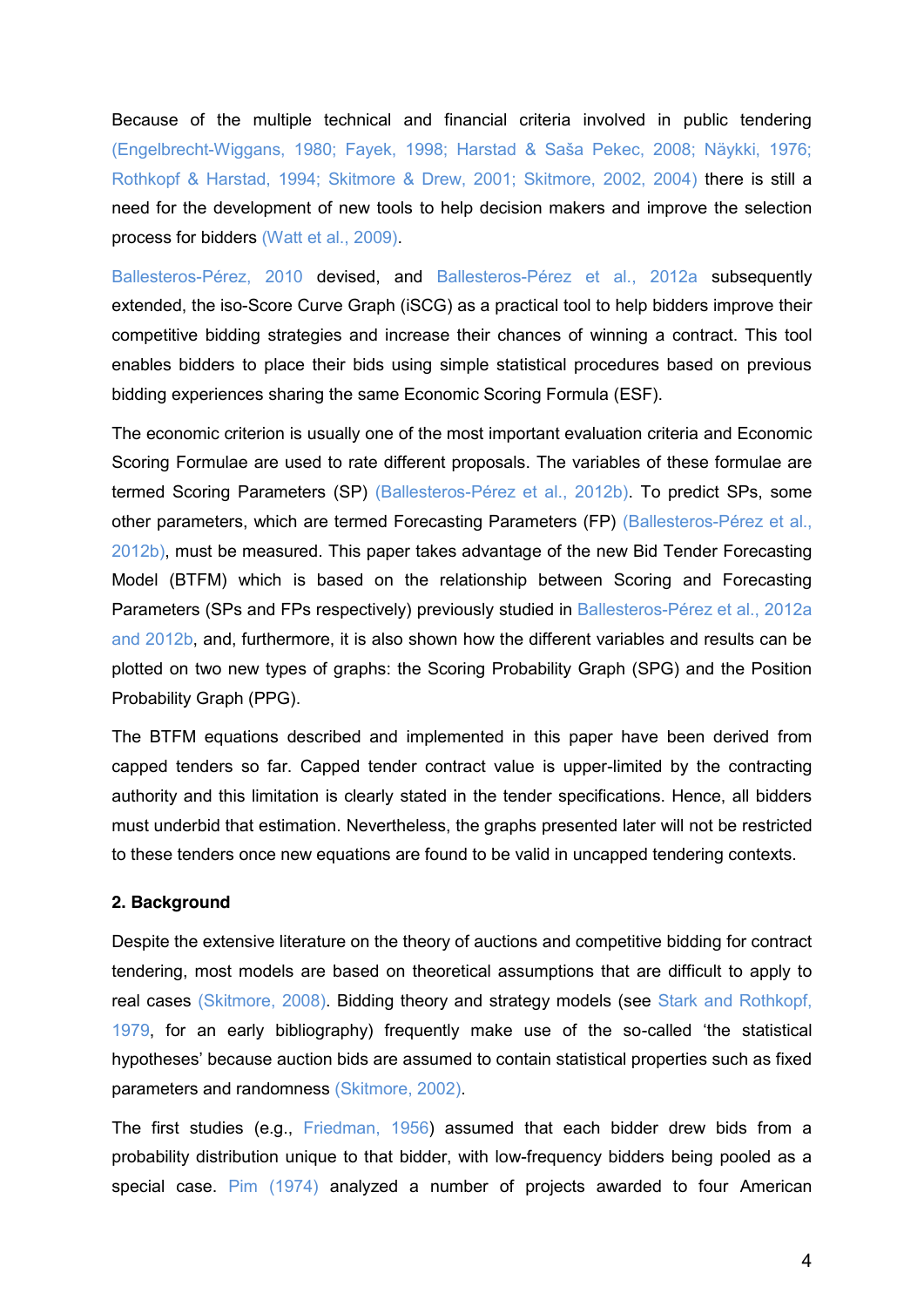construction companies. His study indicated that the average number of projects awarded is proportional to the reciprocal of the average number of bidders competing - the proportion that would be expected to be won by pure 'chance' alone. That suggested an extremely simple 'equal probability' model in which the expected probability of entering the lowest bid in a k-size auction, that is, an auction in which k bidders enter bids, is the reciprocal of k.

[McCaffer and Pettitt \(1976\)](https://www.researchgate.net/publication/272541571_The_Probability_of_Being_the_Lowest_Bidder?el=1_x_8&enrichId=rgreq-ce0ff6ed-2474-483a-ae2c-71a7c4b682c7&enrichSource=Y292ZXJQYWdlOzI1NzA5NDY3MTtBUzoxMzE1NDg4NzU1OTU3NzZAMTQwODM3NTEwNDI5Ng==) and Mitchell (1977) assumed non-unique and homogeneous probability distributions, enabling a suitable distribution shape to be empirically fitted (uniform, in the case of McCaffer and Pettitt) and the derivation of other statistics based on an assumed (Normal) density function

Since then, different models have been developed to calculate the probability, *Pr(m)*, of individual bidders winning an auction [\(Skitmore et al., 2007\)](https://www.researchgate.net/publication/43474832_Gates) but only in uncapped tendering: Friedman, 1956 assumed either interdependence or perfect estimation; Gates, 1967 used a Weibul probability distribution function; Carr, 1982, assumed homogeneous variances; and [Skitmore, 1991,](https://www.researchgate.net/publication/233227821_The_construction_contract_bidder_homogeneity_assumption_An_empirical_test?el=1_x_8&enrichId=rgreq-ce0ff6ed-2474-483a-ae2c-71a7c4b682c7&enrichSource=Y292ZXJQYWdlOzI1NzA5NDY3MTtBUzoxMzE1NDg4NzU1OTU3NzZAMTQwODM3NTEwNDI5Ng==) used a lognormal probability distribution function; among others.

A major problem is that in the context of construction contract bidding, it is difficult to collect the necessary data of each bidder for predictions to be effective (Skitmore, 2002). Moreover, Skitmore showed that the homogeneity assumption [\(Skitmore, 1991\)](https://www.researchgate.net/publication/233227821_The_construction_contract_bidder_homogeneity_assumption_An_empirical_test?el=1_x_8&enrichId=rgreq-ce0ff6ed-2474-483a-ae2c-71a7c4b682c7&enrichSource=Y292ZXJQYWdlOzI1NzA5NDY3MTtBUzoxMzE1NDg4NzU1OTU3NzZAMTQwODM3NTEwNDI5Ng==) was untenable for real datasets of construction contract auctions, at least insofar as its superiority in predicting the probability of lowest bidders is concerned (Skitmore, 1999), and Runeson and Skitmore (1999) cast doubt on the whole future of the heterogeneous approach to modeling construction contract auction bids on the basis of its necessary, but forced, assumption of temporal invariance (fixed parameters) in the absence of the lengthy repeated trials assumed by the statistical model — each bidder not bidding frequently enough to generate a reasonable size dataset.

The Bid Tender Forecasting Graphs proposed in this paper are based on previous research developed by Ballesteros-Pérez et al., 2012a and 2012b and solve, although only in capped tendering for the time being, the main problems encountered in previous models (Skitmore & Runeson, 2006) as it enables (1) studying bidding behaviors with a significantly smaller database than previous works; (2) forecasting the probability of obtaining a particular score and/or position among competitors; (3) analyzing time variations between tenders, and (4) measuring the tender forecast performance.

Items (1) and (3) allow the present BTFM to use a heterogeneous approach based on parameters that vary over time (not on fixed parameters as suggested by Skitmore, 1999, and Runeson and Skitmore, 1999).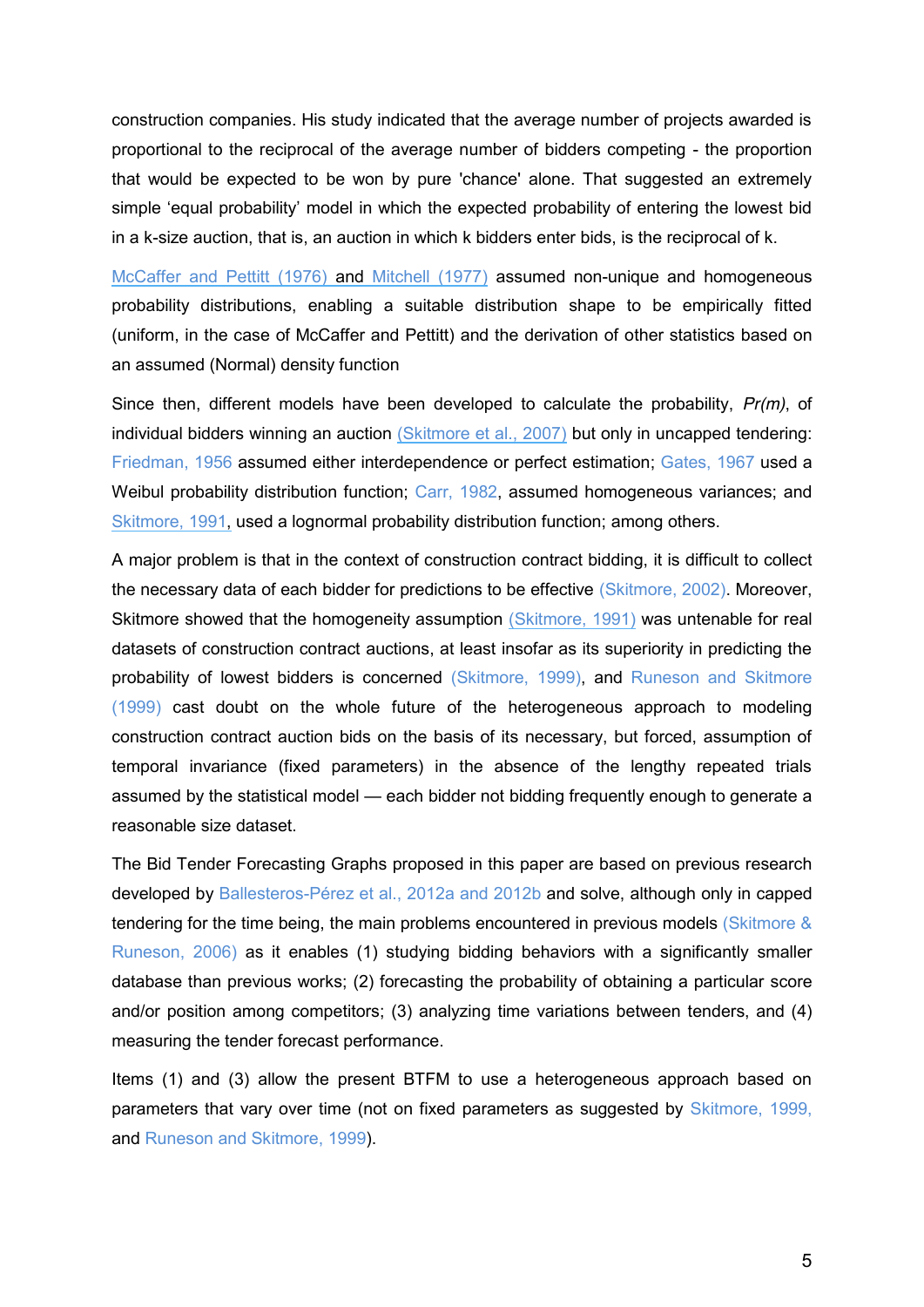Finally, although other formal and analytical risk models have recently been developed to prescribe how risk is to be incorporated into construction bids (Egemen & Mohamed, 2007; Han et al., 2005; Hartono & Yap, 2011; Mohamed et al., 2011; Oo et al., 2008a, 2008b), in practice, price risks are usually excluded from the final bid (or at least subjectively biased) in order to improve competitiveness (Banki et al, 2008; Han et al., 2005; Laryea & Hughes, 2011). The BTFM that will be developed by the authors does not consider risk issues yet, and so, risk models may be a useful complement to the proposed forecasting model.

#### **3. Basic definitions**

Spanish tendering terminology is mainly used as this study was carried out in Spain, although some new terms are included. The BTFM described in this paper has been applied to capped tenders, that is, tenders upper-limited to the contracting authority estimate stated in the tender specifications.

However, the graphs shown below will not be only restricted to this type of tenders. If the main mathematical relationships between SPs and FPs are re-written to leave out the tender amount/price (A), the graphs shown below could also be used for both capped and noncapped tenders, since this latter type of tender is the most common in many countries

For the sake of clarity, we will define some terms used in this paper (see Appendix A for further information).

'*Economic Scoring Formula*' (ESF) refers to the mathematical expressions used to assign numerical scores to each bidder from the bid price expressed on a monetary-unit basis. ESF comprises the mathematical operations that provide the score and the mathematical expression that determines which bids are abnormal or risky (*Abnormally Low Bids Criteria* (ALBC). ALBC has received much less attention in the literature than analysis of bidding behaviors (Chao & Liou, 2007).

'*Bidder's Drop'* (Di). It is the discount or bid reduction on the initial price of a contract (A) submitted by a given contractor *i* for a particular capped tender. It is mathematically expressed as:

$$
D_i = 1 - \frac{B_i}{A} \tag{1}
$$

Where  $D_i$  is the Drop (expressed in per-unit values) of bidder 'i',  $B_i$  is the Bid (expressed in monetary values) of bidder 'i', and A is the initial Amount of money (in monetary value) of the tender (generally set by the contracting authority in many countries).

In Spanish tendering practice, when referring to bid amounts, it is usual to use a discount on the contract value A. This discount is called in Spanish 'baja', meaning literally fall or drop.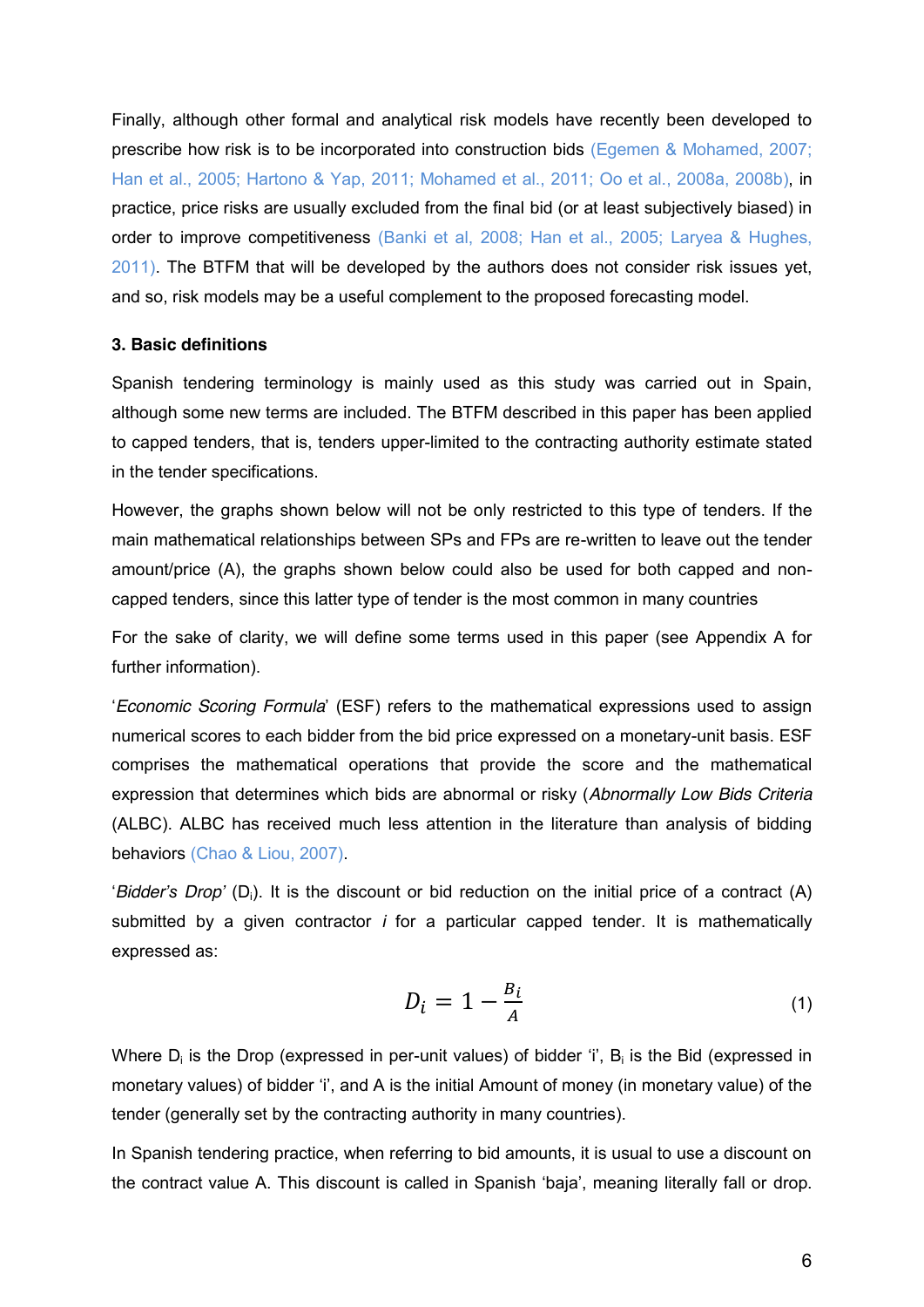This term has been translated merely as 'Drop' because no similar concept has been found in the international bibliography.

The ESF scores are obtained by either using the bidders' bids  $(B<sub>i</sub>)$  in monetary values or converting bids into drops  $(D_i)$  in per-unit values. However, for the comparison of bids in different bidding processes with different initial bid amounts (A) for each tender, it is preferable to use Drops  $(D_i)$  rather than monetary-based Bids  $(B_i)$ .

'*Scoring Parameter*' (SP). SPs are the variables used in ESFs and are calculated from the distribution of the bids participating in a tender contest. The main SPs are: mean Drop  $(D_m)$ , maximum Drop (D<sub>max</sub>); minimum Drop (D<sub>min</sub>); Drops' standard deviation (σ) and abnormal Drop (D<sub>abn</sub>) (see Ballesteros-Pérez et al., 2012b or Appendix B 'Relationship between SP monetary-based and Drop-based values' for further information)

'*Forecasting Parameters'* (FP). FP refers to the variables that can be estimated in advance before the tender submission deadline. Their values must be closely related to the SPs to be useful. In this study the variable 'Estimated Cost'  $(D_0)$  is used as an FP calculated in per-unit Drop rather than monetary value.

Some recent conceptual models have also been developed for use by contractors as part of a more reliable approach to identifying key competitors and as a basis for formulating bidding strategies [\(Oo et al., 2008a, 2010\).](https://www.researchgate.net/publication/227609778_Competitor_analysis_in_construction_bidding?el=1_x_8&enrichId=rgreq-ce0ff6ed-2474-483a-ae2c-71a7c4b682c7&enrichSource=Y292ZXJQYWdlOzI1NzA5NDY3MTtBUzoxMzE1NDg4NzU1OTU3NzZAMTQwODM3NTEwNDI5Ng==) Competitiveness between bids is examined using linear mixed models that employ variables such as project type and size; work sector; work nature; market conditions; as well as number of bidders (Drew & Skitmore, 1997; Oo, et al., 2008a, 2008b). Some of these variables can also be considered as FPs (project type and size; work sector; work nature; market conditions) but are difficult to quantify.

#### **4. Tendering specifications review**

Ballesteros-Pérez, 2010 (Annex I) reviewed 120 tender specifications documents from Spanish Public Administrations and private companies in order to study the scoring parameters (SPs) and Economic Scoring Formulas (ESFs) used in Spain.

The review is quite representative of the Spanish tendering system, as it comprises: tenders and auctions from private companies and public administrations (city councils, local councils, semi-public entities, universities, ministries, etc), it also includes a wide variety of civil engineering works and services from various geographical regions (including the islands) and features a wide range of economic tender amounts. Although the sample only contains Spanish tender documents, the variables analyzed are directly applicable to any country where requesting administrations or contracting authorities set an initial tender amount (A) against which candidates must underbid (capped tendering or upper-limited-price tendering).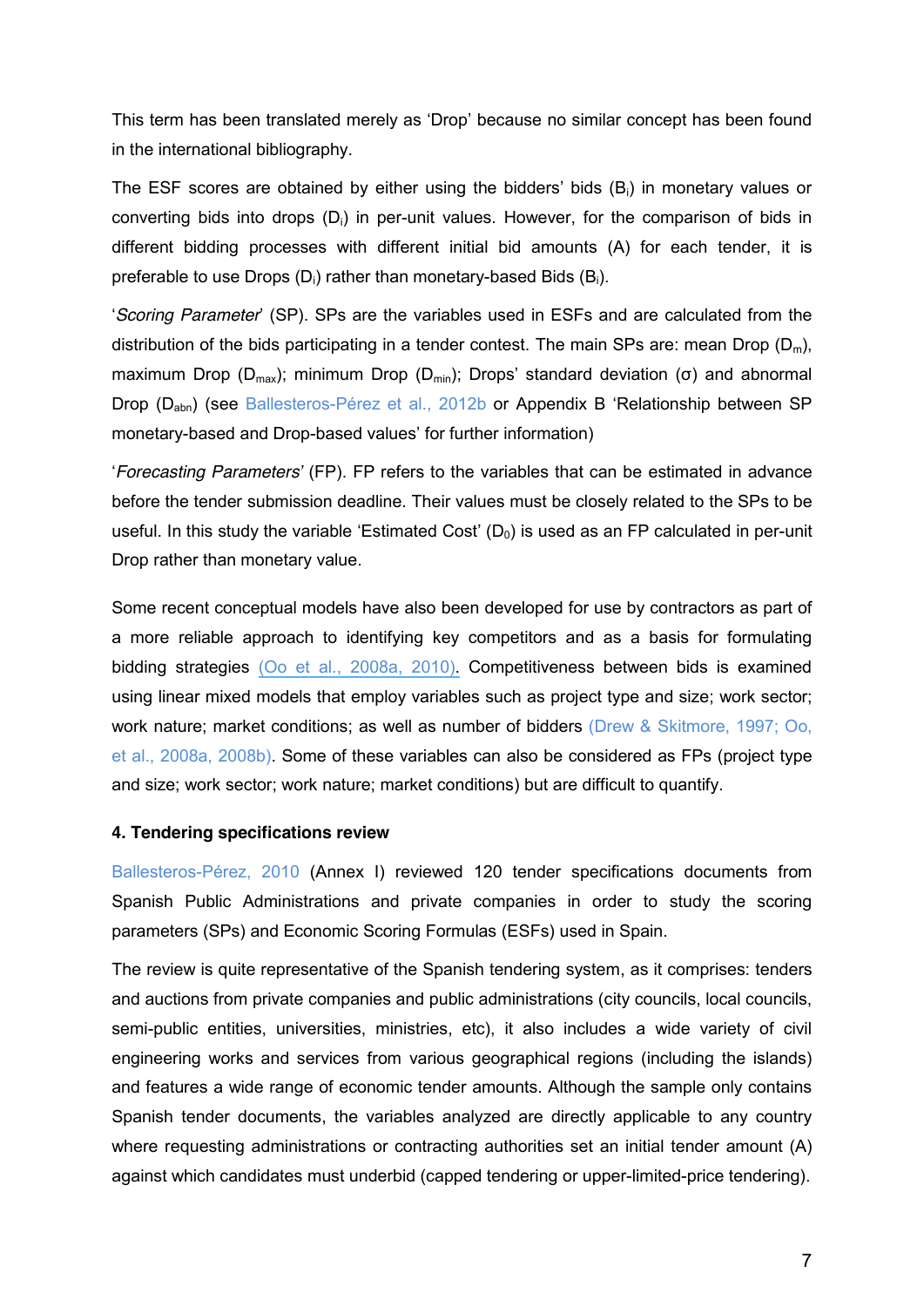Among the wide range of tender documents collected, several contracting authorities generated sufficient tendering processes to enable an in-depth statistical analysis. Although the results obtained from these contracting authorities were very similar, a sub-dataset from one public administration was selected in order to illustrate through a numeric example how the mathematical relationships between SPs and one FP (Estimated Cost or  $D_0$ , in this case) allows any bidding practitioner to draw up two new kinds of bid tender forecasting graphs.

The selected public administration is the 'Agencia Catalana del Agua' (Catalan Water Agency), ACA hereinafter, a semi-public administration that manages most of the water supply system in the Catalan region of Spain. ACA managed 51 construction tenders in approximately one year (from May 2007 to June 2008) and used the same ESF in its tender specifications (see Ballesteros-Pérez, 2010, Annex II).

# **5. Drawing the Scoring Probability Graph (SPG)**

To create the SPG, the following 5-step procedure is proposed (Ballesteros-Pérez, 2010; Ballesteros-Pérez et al., 2012a):

- 1. Obtain and screen previous tenders that are as similar as possible to the tender to be forecasted (sharing the same ESF is a must).
- 2. Calculate SPs and FPs regression coefficients.
- 3. Specify the Estimated Cost  $(D_0)$  in SP regression equations.
- 4. Draw the iso-Score Curve Graph (iSCG)
- 5. Draw the Scoring Probability Graphs (SPG)

These five steps will be explained in detail when developing a numeric example based on a real ACA tendering dataset.

# 5.1. Analysis of previous tenders

An historical dataset is necessary for any forecast, otherwise it is difficult to calculate a proper prediction. Every tender must include a register of, at least, the following data: tender code / ID; tender deadline; nature of work, economic tender amount, number of bidders (N), mean Drop (D<sub>m</sub>), maximum Drop (D<sub>max</sub>), minimum Drop (D<sub>min</sub>), bidders' Bids' standard deviation (σ) and estimated Cost ( $D_0$ ).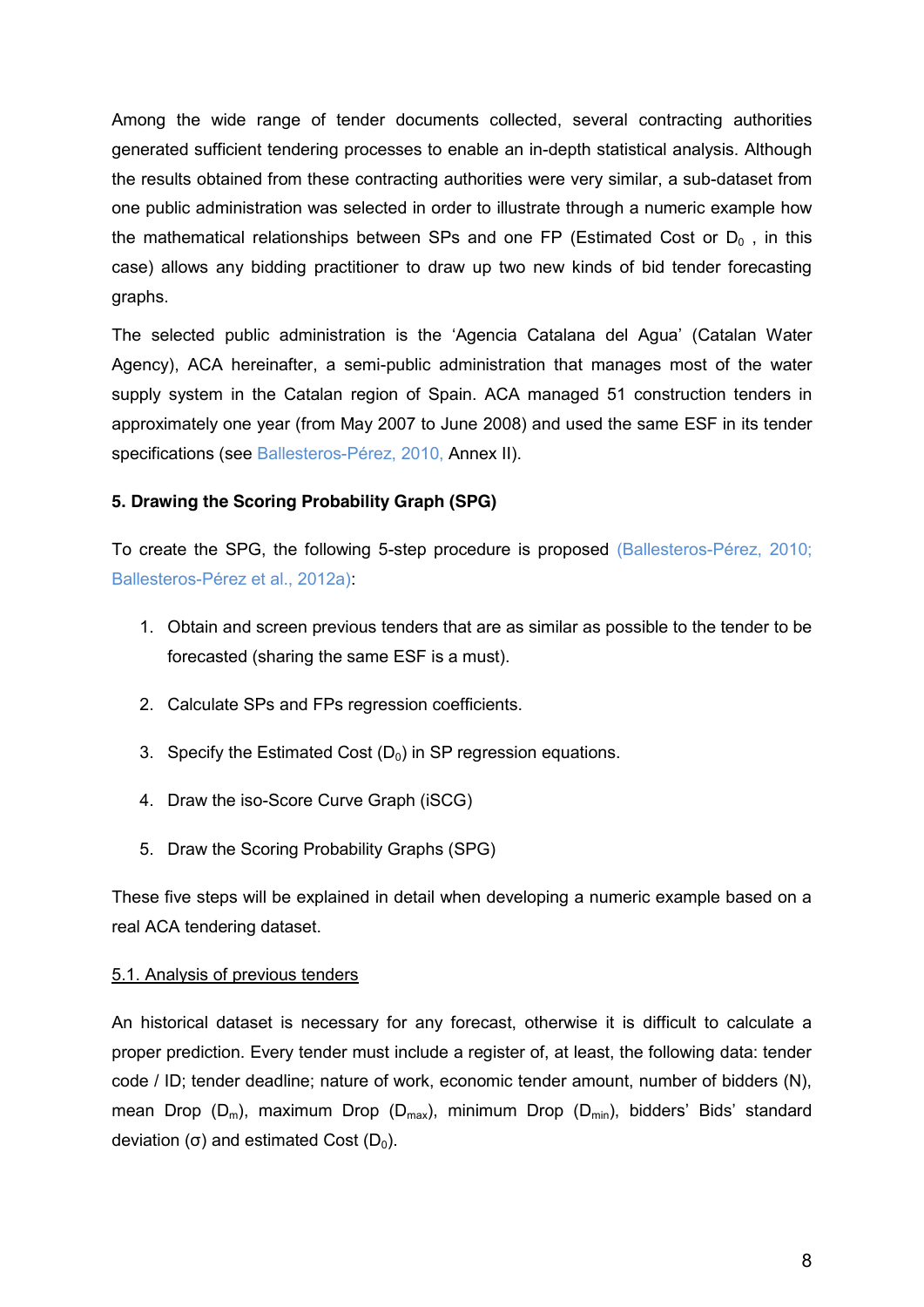Furthermore, concerning BTFM it is necessary to start with a collection of previous tenders that are homogeneous with the tender to be forecasted. By the term 'homogeneous' we understand that previous and future tenders must be identical or very similar in terms of: scope of works, ESF and geographical region.

Moreover, it is also desirable that the tender datasets are fairly recent, otherwise it will be necessary to check if there has been a time variation, because of changes in the economic situation or the potential competition. Finally, sharing the same contracting authority is advantageous.

The bidder who plans to forecast must have taken part in a minimum of three analyzed tenders so that the connection between FPs and SPs, can be calculated and some previous tenders estimated costs known  $(D_0 \text{ values})$ .

In this example, a bidder intends to bid for the construction of a Waste Water Treatment Plant (WWTP) with a tender amount around €4.5 million. The tender has been published by public Spanish Administration 'ACA' and the deadline is June 2008. With this data we can use a real historical and homogeneous 9-tender sub-dataset as presented in Table 1.

| <b>Tender Code</b> | ID |            |             | Tender Deadline Nature of Work Tender Amount (€) | <b>Dmax</b> | Dm     | <b>Dmin</b> | σ      | Do             |                | a (Dmax) b (Dmin) | $c(\sigma)$ | d(Do)     | N              |
|--------------------|----|------------|-------------|--------------------------------------------------|-------------|--------|-------------|--------|----------------|----------------|-------------------|-------------|-----------|----------------|
| CT08000389         | 8  | 2008-03-31 | <b>WWTP</b> | 4.745.844.66 €                                   | 0.2732      | 0.1813 | 0.0514      | 0.0491 | 0.1170         | $-0.6193$      | 0.8751            | 0.1277      | 1.0786    | 22             |
| CT07002822         | 18 | 2008-01-23 | <b>WWTP</b> | 2.279.367.16 €                                   | 0.2367      | 0.1854 | 0.1028      | 0.0381 | 0.0700         | $-0.3398$      | 0.5470            | 0.0991      | 1.1416    | 14             |
| CT07002921         | 19 | 2008-01-23 | <b>WWTP</b> | 4.346.995.62 €                                   | 0.2833      | 0.2262 | 0.1818      | 0.0383 |                | $-0.3268$      | 0.2533            | 0.1001      |           | 14             |
| CT07002108         | 24 | 2007-12-11 | <b>WWTP</b> | 5.208.624.36 €                                   | 0.2390      | 0.1765 | 0.0955      | 0.0386 | 0.1210         | $-0.4301$      | 0.5573            | 0.1003      | 1.0674    | 22             |
| CT07001934         | 27 | 2007-09-17 | <b>WWTP</b> | 6.557.087.95 €                                   | 0.2200      | 0.1277 | 0.0325      | 0.0530 | 0.1120         | $-0.8282$      | 0.8547            | 0.1409      | 1.0181    | 16             |
| CT07001972         | 28 | 2007-09-17 | <b>WWTP</b> | 8.764.690.65 €                                   | 0.2800      | 0.2097 | 0.1550      | 0.0428 |                | $-0.4246$      | 0.3299            | 0.1112      |           | 10             |
| CT07002052         | 29 | 2007-09-17 | <b>WWTP</b> | 6.217.700.13 €                                   | 0.2985      | 0.2361 | 0.1489      | 0.0561 |                | $-0.3459$      | 0.4837            | 0.1468      |           | 9              |
| CT07001903         | 33 | 2007-08-30 | <b>WWTP</b> | 2.773.494.15 €                                   | 0.1500      | 0.0855 | 0.0105      | 0.0523 | 0.0350         | $-0.8248$      | 0.9592            | 0.1474      | 1.0552    | 9              |
| CT07001602         | 36 | 2007-08-20 | <b>WWTP</b> | 3,489,863.47 € 0.2450                            |             | 0.1199 | 0.0374      | 0.0666 |                | $-1.1863$      | 0.7816            | 0.1785      |           | 9              |
|                    |    |            |             |                                                  |             |        |             |        |                | a <sub>m</sub> | bm                | $cm$        | dm        | N <sub>m</sub> |
|                    |    |            |             |                                                  |             |        |             |        | <b>Average</b> | $-0.59$        | 0.63              | 0.13        | 1.07      | 13.89          |
|                    |    |            |             |                                                  |             |        |             |        |                | $a\sigma$      | $b^{\sigma}$      | $C\sigma$   | $d\sigma$ | $N_{\sigma}$   |
|                    |    |            |             |                                                  |             |        |             |        | Desvest:       | 0.30           | 0.25              | 0.03        | 0.05      | 5.28           |

**Table 1**: ACA historical tender sub-dataset

It can be observed that the deadlines, nature of work, and tender amounts are very similar to the tender to be forecasted.

The ESF and the ALBC used by the Administration for these tenders were always the same and coincident with those of the future tender (see Appendix A to find the meaning of each variable):

ESF: 
$$
S_i = 1 - \frac{B_i - B_{min}^*}{B_{max} - B_{min}^*}
$$
 ALBC:  $B_{abn} = B_m - 2S$  (2, 3)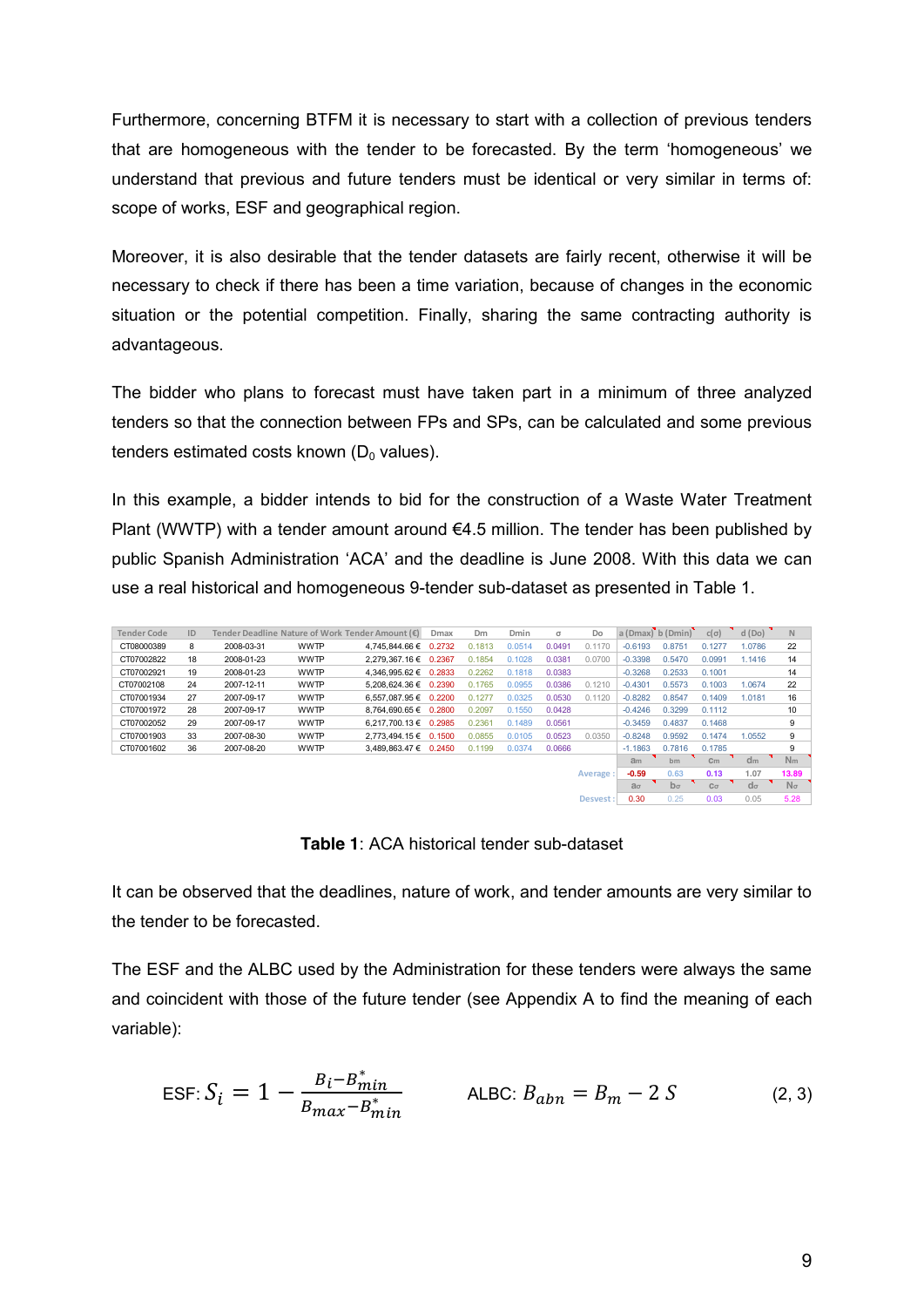#### 5.2. Calculation of SP and FP regression coefficients

Once the previous tender dataset is available and has been filtered to select past tenders as similar as possible to the tender to be forecasted, the next step is to know which particular regression coefficient values have the mathematical relationships that interconnect SPs and FPs (see 'Regression equations between SPs and FPs' in Appendix B).

These coefficients are named: *a*, *b*, *c* and *d*, and their partial and final results are shown in the last five columns in Table 1 (the mathematical expressions applied are shown in Appendix B, as 'Expressions for calculating regression equation coefficient values). In Ballesteros-Pérez, 2012b it was demonstrated that these coefficient variations follow a Normal distribution, so their dispersion can be studied by means of their respective averages and standard deviations.

#### 5.3. Future tender's Estimated Cost  $(D_0)$  specification

Regarding this variable, the only factor we consider to be significant is that the calculation must always be made in the same way, which means: being calculated by the same person or the same group of people with the same criteria; and always aggregating the same type of costs (taxes, indirect costs, structure cost from the company, etc). If a mark-up were included in  $D_0$ , then, when  $D_0$  is calculated again it should include the same mark-up percentage.

Finally, the type of works and the ESF must be the same in every case. When these items suffer an important change, the historical  $D_0$  data will be deleted and it is necessary to start from scratch correlating  $D_0$  with the SPs for future tenders, i.e., determining *a*, *b*, *c* and *d* values again.

In other words, accuracy and homogeneity while estimating costs are both important, even though this cost differs for each company. Observing these few homogeneity rules,  $D_0$ values can be studied by means of a Normal distribution [\(Ballesteros-Pérez, 2012b\).](https://www.researchgate.net/publication/257371482_The_iso-Score_Curve_Graph_A_new_tool_for_competitive_bidding?el=1_x_8&enrichId=rgreq-ce0ff6ed-2474-483a-ae2c-71a7c4b682c7&enrichSource=Y292ZXJQYWdlOzI1NzA5NDY3MTtBUzoxMzE1NDg4NzU1OTU3NzZAMTQwODM3NTEwNDI5Ng==)

Once the future tender  $D_0$  is calculated by the bidder who is going to forecast (in our example, the estimated cost equals  $D_0=0.25$ ), its value must be introduced in the BTFM regression expressions (see 'BTFM regression expressions as a function of  $D_0$ ' and 'Expressions for calculating asterisk regression coefficient values' in Appendix B). Table 2 and Figure 1 show the main results, where 'n<sub>σ</sub>' represents the multiples of standard deviation that are related to a particular accumulated Standard Normal Distribution probability (axis Y) and 'h' represents a coefficient that takes into account the number of dimensions involved in the multivariate Normal Distribution (see Appendix A)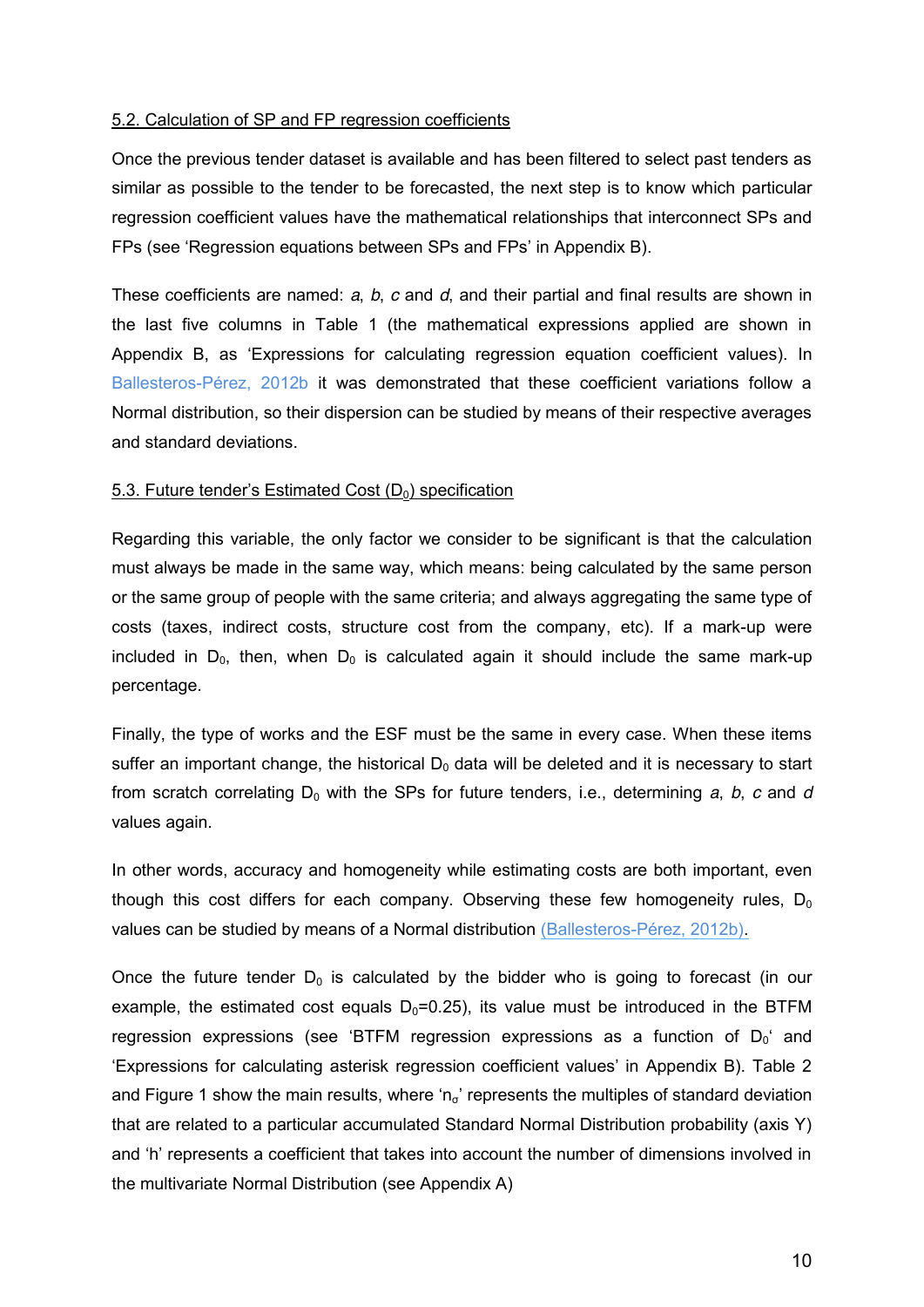

**Figure 1**:  $D_m$ ,  $D_{max}$ ,  $D_{min}$ ,  $\sigma$  and  $D_{abn}$  probability curves for  $D_0 = 0.25$ 

In Table 2, Scoring Parameter  $D_{abn}$  has also been calculated. Values depend exclusively on D<sub>m</sub> and σ for the ALBC shown as an example ( $D_{abn} = D_m + 2\sigma$  once it has been transformed into drops).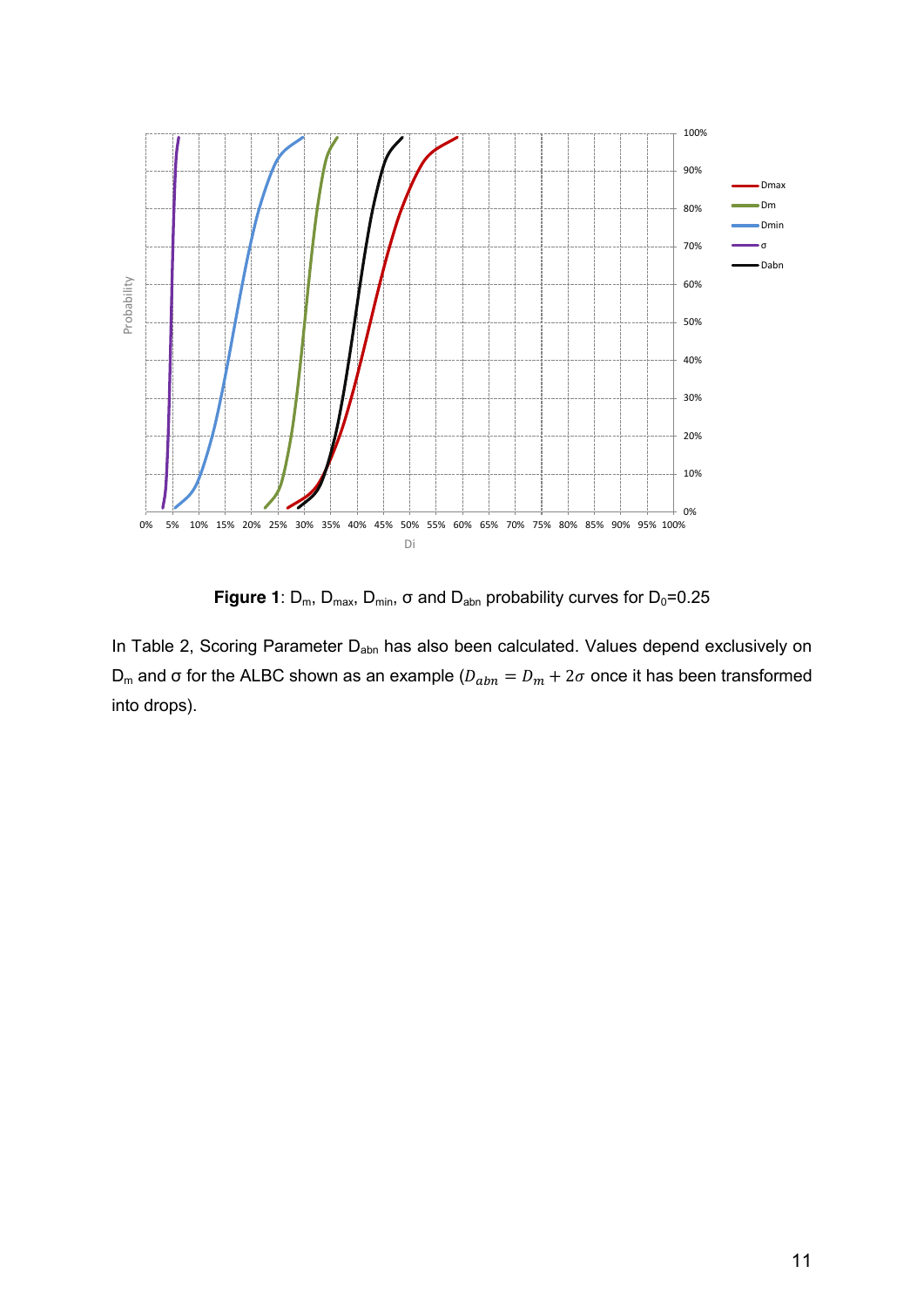| Probability (axis Y)                                    | 0.01                            | 0.05            | 0.10            | 0.20         | 0.30            | 0.40                            | 0.50         | 0.60         | 0.70         | 0.80         | 0.90         | 0.95         | 0.99         |  |  |
|---------------------------------------------------------|---------------------------------|-----------------|-----------------|--------------|-----------------|---------------------------------|--------------|--------------|--------------|--------------|--------------|--------------|--------------|--|--|
| BTFM's Dm's regression curves                           |                                 |                 |                 |              |                 |                                 |              |              |              |              |              |              |              |  |  |
| dm                                                      | 1.07                            | 1.07            | 1.07            | 1.07         | 1.07            | 1.07                            | 1.07         | 1.07         | 1.07         | 1.07         | 1.07         | 1.07         | 1.07         |  |  |
| $h$ (1 variable total)                                  | 1.00                            | 1.00            | 1.00            | 1.00         | 1.00            | 1.00                            | 1.00         | 1.00         | 1.00         | 1.00         | 1.00         | 1.00         | 1.00         |  |  |
| n <sub>σ</sub>                                          | $-2.32$                         | $-1.65$         | $-1.28$         | $-0.84$      | $-0.52$         | $-0.25$                         | 0.00         | 0.25         | 0.52         | 0.84         | 1.28         | 1.65         | 2.32         |  |  |
| $d_{\sigma}$                                            | 0.05                            | 0.05            | 0.05            | 0.05         | 0.05            | 0.05                            | 0.05         | 0.05         | 0.05         | 0.05         | 0.05         | 0.05         | 0.05         |  |  |
| $d^*=d_m+h\cdot n_{\sigma}\cdot d_{\sigma}$             | 0.97                            | 1.00            | 1.01            | 1.03         | 1.05            | 1.06                            | 1.07         | 1.08         | 1.10         | 1.11         | 1.13         | 1.15         | 1.18         |  |  |
| Dm $(axis X)$                                           | 0.22                            | 0.25            | 0.26            | 0.27         | 0.28            | 0.29                            | 0.30         | 0.31         | 0.32         | 0.32         | 0.34         | 0.35         | 0.36         |  |  |
|                                                         | BTFM's Dmax's regression curves |                 |                 |              |                 |                                 |              |              |              |              |              |              |              |  |  |
| am                                                      | $-0.59$                         | $-0.59$         | $-0.59$         | $-0.59$      | $-0.59$         | $-0.59$                         | $-0.59$      | $-0.59$      | $-0.59$      | $-0.59$      | $-0.59$      | $-0.59$      | $-0.59$      |  |  |
| $h$ (2 variables total)                                 | 0.71                            | 0.71            | 0.71            | 0.71         | 0.71            | 0.71                            | 0.71         | 0.71         | 0.71         | 0.71         | 0.71         | 0.71         | 0.71         |  |  |
| n <sub>o</sub>                                          | 2.32                            | 1.65            | 1.28            | 0.84         | 0.52            | 0.25                            | 0.00         | $-0.25$      | $-0.52$      | $-0.84$      | $-1.28$      | $-1.65$      | $-2.32$      |  |  |
| a <sub>o</sub>                                          | 0.30                            | 0.30            | 0.30            | 0.30         | 0.30            | 0.30                            | 0.30         | 0.30         | 0.30         | 0.30         | 0.30         | 0.30         | 0.30         |  |  |
| $a^*$ =am + h·no·ao                                     | $-0.10$                         | $-0.24$         | $-0.32$         | $-0.41$      | $-0.48$         | $-0.54$                         | $-0.59$      | $-0.64$      | $-0.70$      | $-0.77$      | $-0.86$      | $-0.94$      | $-1.08$      |  |  |
| dm                                                      | 1.07                            | 1.07            | 1.07            | 1.07         | 1.07            | 1.07                            | 1.07         | 1.07         | 1.07         | 1.07         | 1.07         | 1.07         | 1.07         |  |  |
| $h$ (2 variables total)                                 | 0.71                            | 0.71            | 0.71            | 0.71         | 0.71            | 0.71                            | 0.71         | 0.71         | 0.71         | 0.71         | 0.71         | 0.71         | 0.71         |  |  |
| n <sub>o</sub>                                          | $-2.32$                         | $-1.65$         | $-1.28$         | $-0.84$      | $-0.52$         | $-0.25$                         | 0.00         | 0.25         | 0.52         | 0.84         | 1.28         | 1.65         | 2.32         |  |  |
| $d\sigma$                                               | 0.05                            | 0.05            | 0.05            | 0.05         | 0.05            | 0.05                            | 0.05         | 0.05         | 0.05         | 0.05         | 0.05         | 0.05         | 0.05         |  |  |
| $d^*=d_m+h\cdot n_{\sigma}\cdot d_{\sigma}$             | 1.00                            | 1.02            | 1.03            | 1.05         | 1.06            | 1.06                            | 1.07         | 1.08         | 1.09         | 1.10         | 1.11         | 1.12         | 1.15         |  |  |
| Dmax (axis X)                                           | 0.27                            | 0.31            | 0.34            | 0.37         | 0.39            | 0.41                            | 0.42         | 0.44         | 0.46         | 0.48         | 0.52         | 0.54         | 0.59         |  |  |
|                                                         |                                 |                 |                 |              |                 |                                 |              |              |              |              |              |              |              |  |  |
|                                                         |                                 |                 |                 |              |                 | BTFM's Dmin's regression curves |              |              |              |              |              |              |              |  |  |
| bm                                                      | 0.63                            | 0.63            | 0.63            | 0.63         | 0.63            | 0.63                            | 0.63         | 0.63         | 0.63         | 0.63         | 0.63         | 0.63         | 0.63         |  |  |
| h (2 variables total)                                   | 0.71                            | 0.71            | 0.71            | 0.71         | 0.71            | 0.71                            | 0.71         | 0.71         | 0.71         | 0.71         | 0.71         | 0.71         | 0.71         |  |  |
| n <sub>σ</sub>                                          | 2.32                            | 1.65            | 1.28            | 0.84         | 0.52            | 0.25                            | 0.00         | $-0.25$      | $-0.52$      | $-0.84$      | $-1.28$      | $-1.65$      | $-2.32$      |  |  |
| $b^{\sigma}$                                            | 0.25                            | 0.25            | 0.25            | 0.25         | 0.25            | 0.25                            | 0.25         | 0.25         | 0.25         | 0.25         | 0.25         | 0.25         | 0.25         |  |  |
| $b^*$ = $b$ m + $h \cdot n \sigma \cdot b \sigma$<br>dm | 1.04<br>1.07                    | 0.92<br>1.07    | 0.85            | 0.78<br>1.07 | 0.72            | 0.67<br>1.07                    | 0.63         | 0.58<br>1.07 | 0.53         | 0.48<br>1.07 | 0.40         | 0.33<br>1.07 | 0.21<br>1.07 |  |  |
|                                                         |                                 |                 | 1.07            | 0.71         | 1.07            | 0.71                            | 1.07         | 0.71         | 1.07         | 0.71         | 1.07         | 0.71         | 0.71         |  |  |
| $h$ (2 variables total)                                 | 0.71<br>$-2.32$                 | 0.71<br>$-1.65$ | 0.71<br>$-1.28$ | $-0.84$      | 0.71<br>$-0.52$ | $-0.25$                         | 0.71<br>0.00 | 0.25         | 0.71<br>0.52 | 0.84         | 0.71<br>1.28 | 1.65         | 2.32         |  |  |
| n <sub>0</sub><br>$d\sigma$                             | 0.05                            | 0.05            | 0.05            | 0.05         | 0.05            | 0.05                            | 0.05         | 0.05         | 0.05         | 0.05         | 0.05         | 0.05         | 0.05         |  |  |
| $d^*=d_m + h \cdot n_{\sigma} \cdot d_{\sigma}$         | 1.00                            | 1.02            | 1.03            | 1.05         | 1.06            | 1.06                            | 1.07         | 1.08         | 1.09         | 1.10         | 1.11         | 1.12         | 1.15         |  |  |
| Dmin (axis X)                                           | 0.05                            | 0.09            | 0.10            | 0.13         | 0.14            | 0.16                            | 0.17         | 0.18         | 0.20         | 0.21         | 0.24         | 0.26         | 0.30         |  |  |
|                                                         |                                 |                 |                 |              |                 |                                 |              |              |              |              |              |              |              |  |  |
| BTFM's o's regression curves                            |                                 |                 |                 |              |                 |                                 |              |              |              |              |              |              |              |  |  |
| $\mathbb{C}$ m                                          | 0.13                            | 0.13            | 0.13            | 0.13         | 0.13            | 0.13                            | 0.13         | 0.13         | 0.13         | 0.13         | 0.13         | 0.13         | 0.13         |  |  |
| h (2 variables total)                                   | 0.71                            | 0.71            | 0.71            | 0.71         | 0.71            | 0.71                            | 0.71         | 0.71         | 0.71         | 0.71         | 0.71         | 0.71         | 0.71         |  |  |
| n <sub>0</sub>                                          | $-2.32$                         | $-1.65$         | $-1.28$         | $-0.84$      | $-0.52$         | $-0.25$                         | 0.00         | 0.25         | 0.52         | 0.84         | 1.28         | 1.65         | 2.32         |  |  |
| $C\sigma$                                               | 0.03                            | 0.03            | 0.03            | 0.03         | 0.03            | 0.03                            | 0.03         | 0.03         | 0.03         | 0.03         | 0.03         | 0.03         | 0.03         |  |  |
| $c^*$ =cm + h·no·co                                     | 0.08                            | 0.10            | 0.10            | 0.11         | 0.12            | 0.12                            | 0.13         | 0.13         | 0.14         | 0.14         | 0.15         | 0.16         | 0.17         |  |  |
| dm                                                      | 1.07                            | 1.07            | 1.07            | 1.07         | 1.07            | 1.07                            | 1.07         | 1.07         | 1.07         | 1.07         | 1.07         | 1.07         | 1.07         |  |  |
| h (2 variables total)                                   | 0.71                            | 0.71            | 0.71            | 0.71         | 0.71            | 0.71                            | 0.71         | 0.71         | 0.71         | 0.71         | 0.71         | 0.71         | 0.71         |  |  |
| n <sub>σ</sub>                                          | $-2.32$                         | $-1.65$         | $-1.28$         | $-0.84$      | $-0.52$         | $-0.25$                         | 0.00         | 0.25         | 0.52         | 0.84         | 1.28         | 1.65         | 2.32         |  |  |
| $d\sigma$                                               | 0.05                            | 0.05            | 0.05            | 0.05         | 0.05            | 0.05                            | 0.05         | 0.05         | 0.05         | 0.05         | 0.05         | 0.05         | 0.05         |  |  |
| $d^*=d_m+h\cdot n_{\sigma^*}d_{\sigma}$                 | 1.00                            | 1.02            | 1.03            | 1.05         | 1.06            | 1.06                            | 1.07         | 1.08         | 1.09         | 1.10         | 1.11         | 1.12         | 1.15         |  |  |
| $\sigma$ (axis X)                                       | 0.03                            | 0.04            | 0.04            | 0.04         | 0.04            | 0.05                            | 0.05         | 0.05         | 0.05         | 0.05         | 0.06         | 0.06         | 0.06         |  |  |
|                                                         |                                 |                 |                 |              |                 | BTFM's Dabn's curves            |              |              |              |              |              |              |              |  |  |
| D <sub>m</sub>                                          | 0.22                            | 0.25            | 0.26            | 0.27         | 0.28            | 0.29                            | 0.30         | 0.31         | 0.32         | 0.32         | 0.34         | 0.35         | 0.36         |  |  |
| $\sigma$                                                | 0.03                            | 0.04            | 0.04            | 0.04         | 0.04            | 0.05                            | 0.05         | 0.05         | 0.05         | 0.05         | 0.06         | 0.06         | 0.06         |  |  |
| Dabn (axis X)                                           | 0.29                            | 0.32            | 0.34            | 0.36         | 0.37            | 0.38                            | 0.40         | 0.41         | 0.42         | 0.43         | 0.45         | 0.46         | 0.49         |  |  |

**Table 2**:  $D_m$ ,  $D_{max}$ ,  $D_{min}$ ,  $\sigma$  and  $D_{abn}$  probability curves calculations for  $D_0$ =0.25

# 5.4. Draw the iso-Score Curves Graph (iSCG)

Ballesteros-Pérez, 2010 and Ballesteros-Pérez et al., 2012a explain how an iSCG is built. Applied to our example, the procedure to generate iso-Score Curves from the ESF is as follows:

1. Express mathematically the Economic Scoring formula. In our example this would lead to: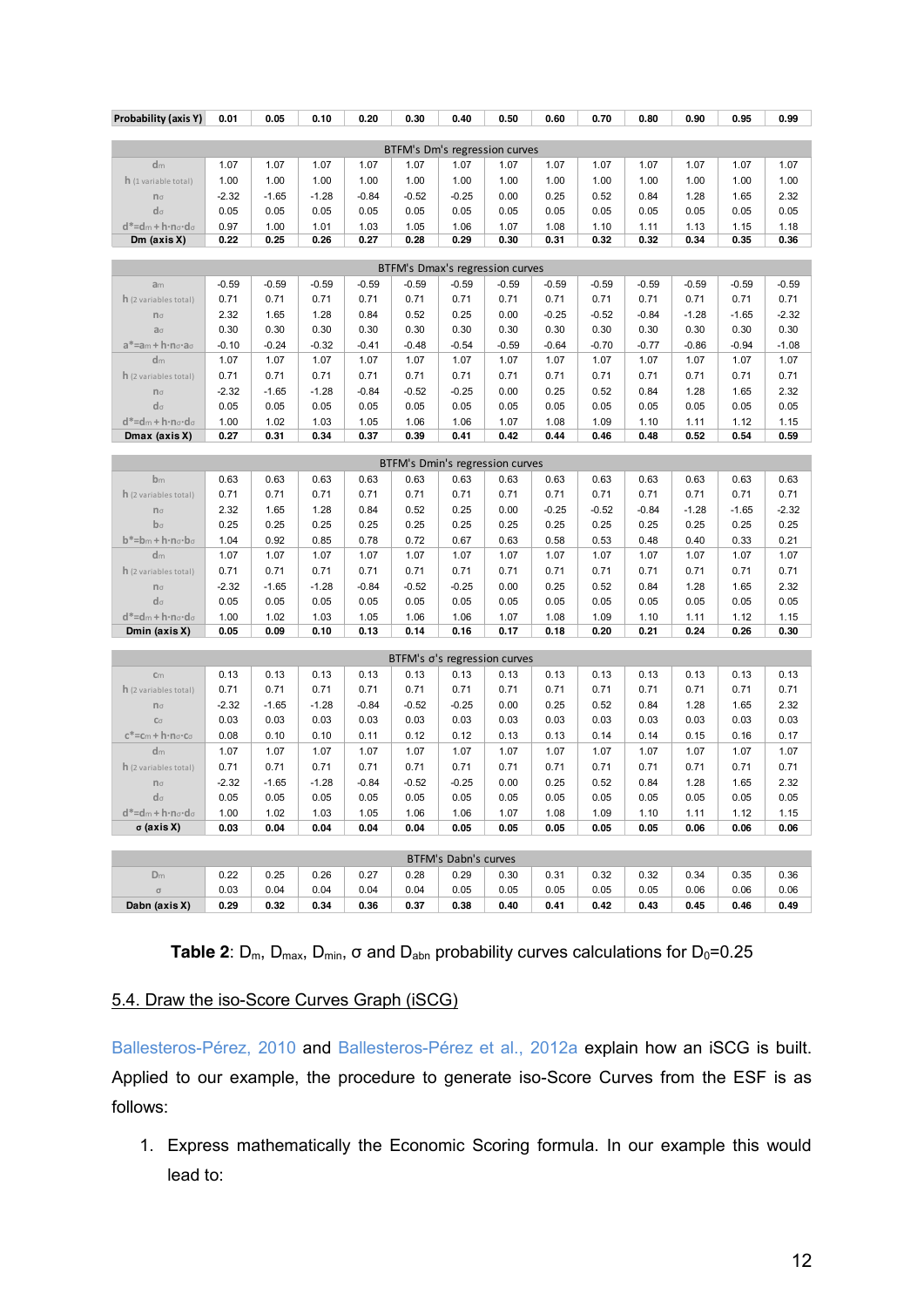$$
S_i = 1 - \frac{B_i - B_{min}^*}{B_{max} - B_{min}^*}
$$
  $B_{abn} = B_m - 2S$  (2, 3)

2. Convert the ESF (when expressed in monetary units) into Drops (with parameters expressed in per-unit values):

$$
S_i = 1 - \frac{D_{max}^* - D_i}{D_{max}^* - D_{min}} \qquad D_{abn} = D_m + 2\sigma \qquad (4, 5)
$$

3. Work out the ESF value of variable  $D_i$  (Bidder's Drop):

$$
D_i = D_{max}^* - (1 - S_i)(D_{max}^* - D_{min})
$$
 (6)

4. Represent the different iso-Score Curves graphically for the required and/or selected Score values  $(S_i)$ . In our example, Table 3 shows the Scores  $(S_i)$  from 0 to 1, placed equidistantly at 0.10 intervals (using the first three equations shown in Appendix B 'Regression equations between SPs and FPs' and the expression obtained in step 3).

| SPs       |             |      |          | $D*$ max |             |              |      |      | Si (iso-Scoring Curves) |      |      |      |      |      |       |              |
|-----------|-------------|------|----------|----------|-------------|--------------|------|------|-------------------------|------|------|------|------|------|-------|--------------|
|           |             |      |          |          | min         |              |      |      |                         |      |      |      |      |      |       |              |
| <b>Dm</b> | <b>Dmax</b> | Dmin | $\sigma$ | Dabn     | (Dmax:Dabn) | $\mathbf{1}$ | 0,9  | 0,8  | 0,7                     | 0,6  | 0,5  | 0.4  | 0,3  | 0,2  | 0,1   | $\mathbf{0}$ |
| 0,00      | 0,00        | 0,00 | 0.00     | 0,00     | 0,00        | 0.00         | 0,00 | 0.00 | 0,00                    | 0.00 | 0.00 | 0,00 | 0,00 | 0,00 | 0,00  | 0,00         |
| 0,01      | 0.02        | 0.00 | 0.03     | 0.06     | 0.02        | 0.02         | 0.01 | 0.01 | 0.01                    | 0.01 | 0.01 | 0.01 | 0.01 | 0.01 | 0.01  | 0,00         |
| 0,02      | 0,03        | 0.01 | 0.03     | 0.08     | 0,03        | 0.03         | 0.03 | 0.03 | 0,02                    | 0.02 | 0.02 | 0.02 | 0.01 | 0.01 | 0,01  | 0,01         |
| 0,03      | 0,05        | 0.01 | 0.04     | 0.10     | 0,05        | 0.05         | 0,04 | 0.04 | 0,04                    | 0.03 | 0.03 | 0,03 | 0.02 | 0,02 | 0,02  | 0,01         |
| 0,04      | 0.06        | 0.02 | 0.04     | 0.12     | 0,06        | 0.06         | 0.06 | 0.05 | 0,05                    | 0.04 | 0.04 | 0.03 | 0.03 | 0.03 | 0,02  | 0,02         |
| 0,05      | 0,08        | 0.02 | 0.04     | 0, 13    | 0,08        | 0.08         | 0,07 | 0.07 | 0,06                    | 0,05 | 0.05 | 0,04 | 0,04 | 0,03 | 0,03  | 0,02         |
| 0, 10     | 0.15        | 0.04 | 0.05     | 0.19     | 0.15        | 0.15         | 0.14 | 0.13 | 0.12                    | 0,11 | 0.10 | 0.09 | 0.08 | 0.07 | 0.05  | 0,04         |
| 0, 15     | 0.23        | 0.07 | 0.05     | 0.25     | 0.23        | 0.23         | 0.21 | 0.19 | 0, 18                   | 0.16 | 0.15 | 0.13 | 0.12 | 0.10 | 0,09  | 0,07         |
| 0,20      | 0.29        | 0.10 | 0.05     | 0,30     | 0,29        | 0.29         | 0,28 | 0,26 | 0,24                    | 0,22 | 0.20 | 0.18 | 0.16 | 0.14 | 0, 12 | 0, 10        |
| 0,25      | 0,36        | 0.13 | 0.05     | 0,35     | 0,35        | 0,35         | 0.33 | 0,30 | 0,28                    | 0.26 | 0.24 | 0,22 | 0,20 | 0.18 | 0, 15 | 0, 13        |
| 0,30      | 0,42        | 0.17 | 0.05     | 0,39     | 0,39        | 0.39         | 0.37 | 0.35 | 0,33                    | 0,30 | 0.28 | 0,26 | 0.24 | 0,21 | 0, 19 | 0,17         |
| 0,35      | 0.48        | 0.21 | 0.05     | 0.44     | 0.44        | 0.44         | 0.42 | 0.39 | 0.37                    | 0.35 | 0.32 | 0.30 | 0.28 | 0.25 | 0.23  | 0,21         |
| 0,40      | 0,54        | 0,25 | 0.04     | 0,49     | 0,49        | 0,49         | 0,46 | 0,44 | 0,42                    | 0,39 | 0.37 | 0,34 | 0,32 | 0,30 | 0,27  | 0,25         |
| 0,45      | 0,60        | 0,29 | 0.04     | 0,53     | 0,53        | 0.53         | 0,51 | 0.48 | 0,46                    | 0.44 | 0.41 | 0,39 | 0.37 | 0,34 | 0,32  | 0,29         |
| 0,50      | 0.65        | 0.34 | 0.04     | 0.58     | 0,58        | 0.58         | 0.55 | 0.53 | 0,51                    | 0.48 | 0.46 | 0,44 | 0.41 | 0,39 | 0,37  | 0,34         |
| 0,55      | 0.70        | 0.39 | 0.03     | 0.62     | 0,62        | 0.62         | 0.60 | 0.57 | 0,55                    | 0.53 | 0.51 | 0.48 | 0.46 | 0.44 | 0,42  | 0,39         |
| 0,60      | 0.74        | 0.45 | 0.03     | 0.66     | 0.66        | 0.66         | 0.64 | 0.62 | 0.60                    | 0.58 | 0.56 | 0.53 | 0.51 | 0.49 | 0.47  | 0,45         |
| 0,65      | 0,78        | 0,51 | 0.03     | 0,71     | 0,71        | 0,71         | 0,69 | 0.67 | 0,65                    | 0.63 | 0.61 | 0,59 | 0,57 | 0,55 | 0,53  | 0,51         |
| 0.70      | 0.82        | 0.57 | 0.02     | 0.75     | 0.75        | 0.75         | 0.73 | 0.71 | 0,69                    | 0.68 | 0.66 | 0,64 | 0.62 | 0.60 | 0,59  | 0,57         |
| 0,75      | 0.86        | 0.63 | 0.02     | 0.79     | 0.79        | 0.79         | 0.77 | 0.76 | 0.74                    | 0.73 | 0.71 | 0.70 | 0.68 | 0.66 | 0.65  | 0.63         |
| 0,80      | 0.89        | 0.70 | 0.02     | 0.83     | 0,83        | 0.83         | 0.82 | 0.81 | 0.79                    | 0.78 | 0.77 | 0.75 | 0.74 | 0.73 | 0.71  | 0.70         |
| 0,85      | 0,93        | 0.77 | 0.01     | 0,87     | 0.87        | 0.87         | 0.86 | 0.85 | 0,84                    | 0.83 | 0.82 | 0,81 | 0.80 | 0.79 | 0.78  | 0,77         |
| 0,90      | 0,95        | 0,84 | 0.01     | 0,92     | 0,92        | 0,92         | 0,91 | 0,90 | 0,89                    | 0,89 | 0,88 | 0,87 | 0.87 | 0,86 | 0,85  | 0,84         |
| 0,95      | 0,98        | 0.92 | 0.00     | 0,96     | 0,96        | 0.96         | 0,95 | 0.95 | 0,95                    | 0.94 | 0,94 | 0,94 | 0.93 | 0,93 | 0,92  | 0,92         |
| 1.00      | 1.00        | 1.00 | 0.00     | 1.00     | 1.00        | 1.00         | 1.00 | 1.00 | 1.00                    | 1.00 | 1.00 | 1.00 | 1.00 | 1.00 | 1.00  | 1.00         |

**Table 3**: Calculations of the iso-Score Curve Graph for the ESF and ALBC examples

It must be pointed out that the ESF proposed by the requesting administration in our example gives a maximum score (Si) to the bidder who proposes a maximum (but not abnormally high) drop. This is the reason why  $D_{\text{max}}^*$  is equal to the minimum value between  $D_{\text{max}}$  and  $D_{\text{abn}}$  for any probability level.

If Table 3 is represented as a function of variable  $D_m$ , the iSCG is drawn and the first of the BTFM graphs is obtained.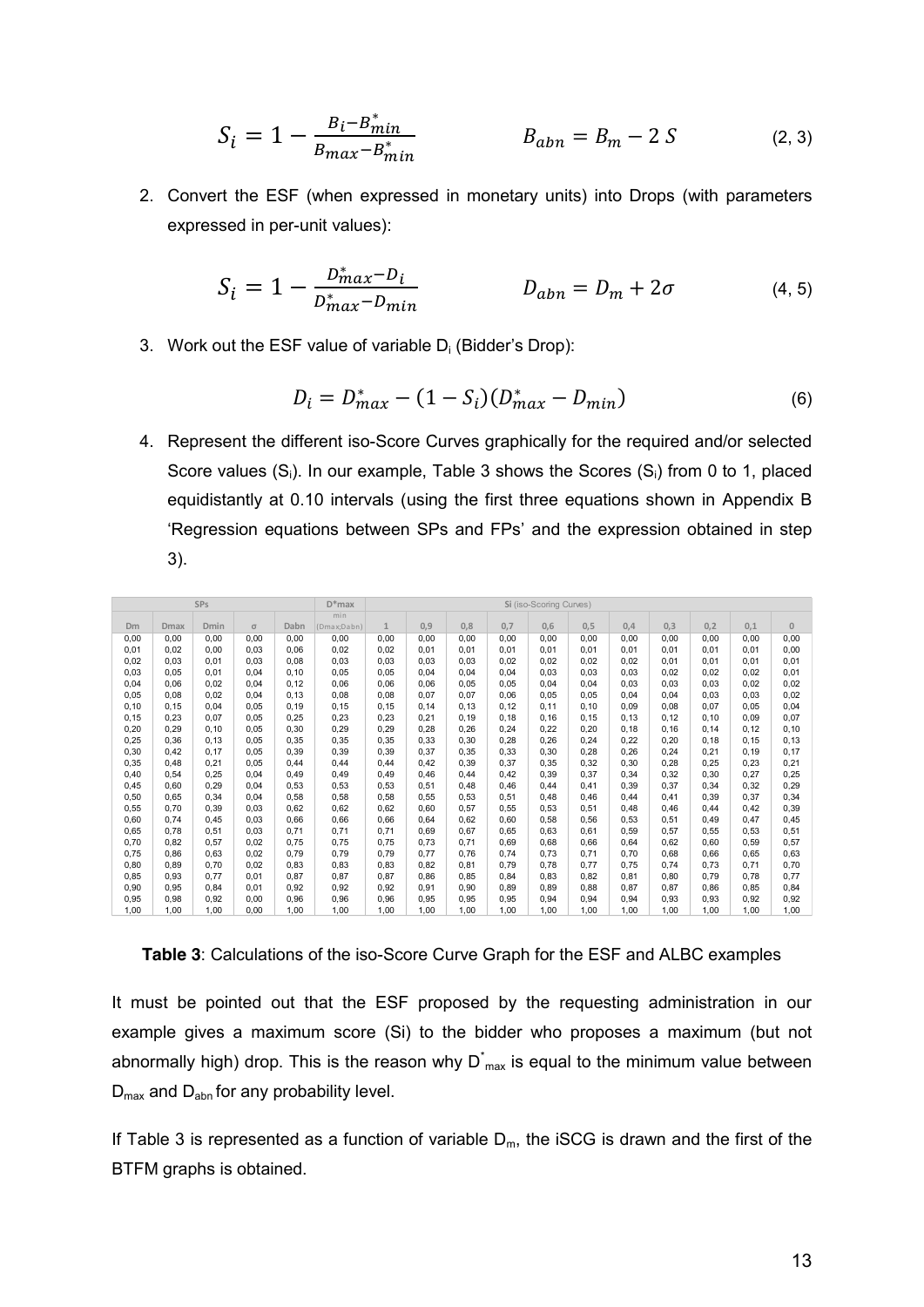

**Figure 2**: iso-Score Curve Graph for the ESF and ALBC examples

### 5.4. Drawing the Scoring Probability Graph (SPG)

Once the ESF is calculated as a function of  $D_i$  (see step 3 in previous sub-section),  $D_m$ , D<sub>max</sub>, D<sub>min</sub>, σ and D<sub>abn</sub> Probability Curves values from Table 2 (figures in bold) or Figure 1 can be introduced in that expression, and the lower part of Table 4 is easily reached.

| $\bigcup$ SP<br>$Prob \rightarrow$    | 0.01 | 0.05 | 0.10 | 0.20 | 0.30 | 0.40 | 0.50 | 0.60 | 0.70 | 0.80 | 0.90 | 0.95 | 0.99 |
|---------------------------------------|------|------|------|------|------|------|------|------|------|------|------|------|------|
| Dmax                                  | 0.27 | 0.31 | 0.34 | 0.37 | 0.39 | 0.41 | 0.42 | 0.44 | 0.46 | 0.48 | 0.52 | 0.54 | 0.59 |
| D <sub>m</sub>                        | 0.22 | 0.25 | 0.26 | 0.27 | 0.28 | 0.29 | 0.30 | 0.31 | 0.32 | 0.32 | 0.34 | 0.35 | 0.36 |
| <b>Dmin</b>                           | 0.05 | 0.09 | 0.10 | 0.13 | 0.14 | 0.16 | 0.17 | 0.18 | 0.20 | 0.21 | 0.24 | 0.26 | 0.30 |
| $\sigma$                              | 0.03 | 0.04 | 0.04 | 0.04 | 0.04 | 0.05 | 0.05 | 0.05 | 0.05 | 0.05 | 0.06 | 0.06 | 0.06 |
| Dabn                                  | 0.29 | 0.32 | 0.34 | 0.36 | 0.37 | 0.38 | 0.40 | 0.41 | 0.42 | 0.43 | 0.45 | 0.46 | 0.49 |
| $D^*$ max                             | 0.27 | 0.31 | 0.34 | 0.36 | 0.37 | 0.38 | 0.40 | 0.41 | 0.42 | 0.43 | 0.45 | 0.46 | 0.49 |
|                                       |      |      |      |      |      |      |      |      |      |      |      |      |      |
| $Prob \rightarrow$<br>$\downarrow$ Si | 0.01 | 0.05 | 0.10 | 0.20 | 0.30 | 0.40 | 0.50 | 0.60 | 0.70 | 0.80 | 0.90 | 0.95 | 0.99 |
| 1.00                                  | 0.27 | 0.31 | 0.34 | 0.36 | 0.37 | 0.38 | 0.40 | 0.41 | 0.42 | 0.43 | 0.45 | 0.46 | 0.49 |
| 0.90                                  | 0.25 | 0.29 | 0.31 | 0.33 | 0.35 | 0.36 | 0.37 | 0.38 | 0.39 | 0.41 | 0.43 | 0.44 | 0.47 |
| 0.80                                  | 0.23 | 0.27 | 0.29 | 0.31 | 0.33 | 0.34 | 0.35 | 0.36 | 0.37 | 0.39 | 0.41 | 0.42 | 0.45 |
| 0.70                                  | 0.20 | 0.24 | 0.27 | 0.29 | 0.30 | 0.32 | 0.33 | 0.34 | 0.35 | 0.36 | 0.38 | 0.40 | 0.43 |
| 0.60                                  | 0.18 | 0.22 | 0.24 | 0.27 | 0.28 | 0.29 | 0.30 | 0.32 | 0.33 | 0.34 | 0.36 | 0.38 | 0.41 |
| 0.50                                  | 0.16 | 0.20 | 0.22 | 0.24 | 0.26 | 0.27 | 0.28 | 0.29 | 0.31 | 0.32 | 0.34 | 0.36 | 0.39 |
| 0.40                                  | 0.14 | 0.18 | 0.20 | 0.22 | 0.23 | 0.25 | 0.26 | 0.27 | 0.28 | 0.30 | 0.32 | 0.34 | 0.37 |
| 0.30                                  | 0.12 | 0.15 | 0.17 | 0.20 | 0.21 | 0.22 | 0.24 | 0.25 | 0.26 | 0.28 | 0.30 | 0.32 | 0.35 |
| 0.20                                  | 0.10 | 0.13 | 0.15 | 0.17 | 0.19 | 0.20 | 0.21 | 0.23 | 0.24 | 0.26 | 0.28 | 0.30 | 0.34 |
| 0.10                                  | 0.08 | 0.11 | 0.13 | 0.15 | 0.16 | 0.18 | 0.19 | 0.20 | 0.22 | 0.24 | 0.26 | 0.28 | 0.32 |
| 0.00                                  | 0.05 | 0.09 | 0.10 | 0.13 | 0.14 | 0.16 | 0.17 | 0.18 | 0.20 | 0.21 | 0.24 | 0.26 | 0.30 |

**Table 4**: Calculations of the SPG for the ESF and ALBC examples for  $D_0=0.25$ 

If Table 4 values are represented by rows, the first SPG is obtained (see Figure 3); and if Table 4 values are represented by columns, a second SPG is also obtained (see Figure 4).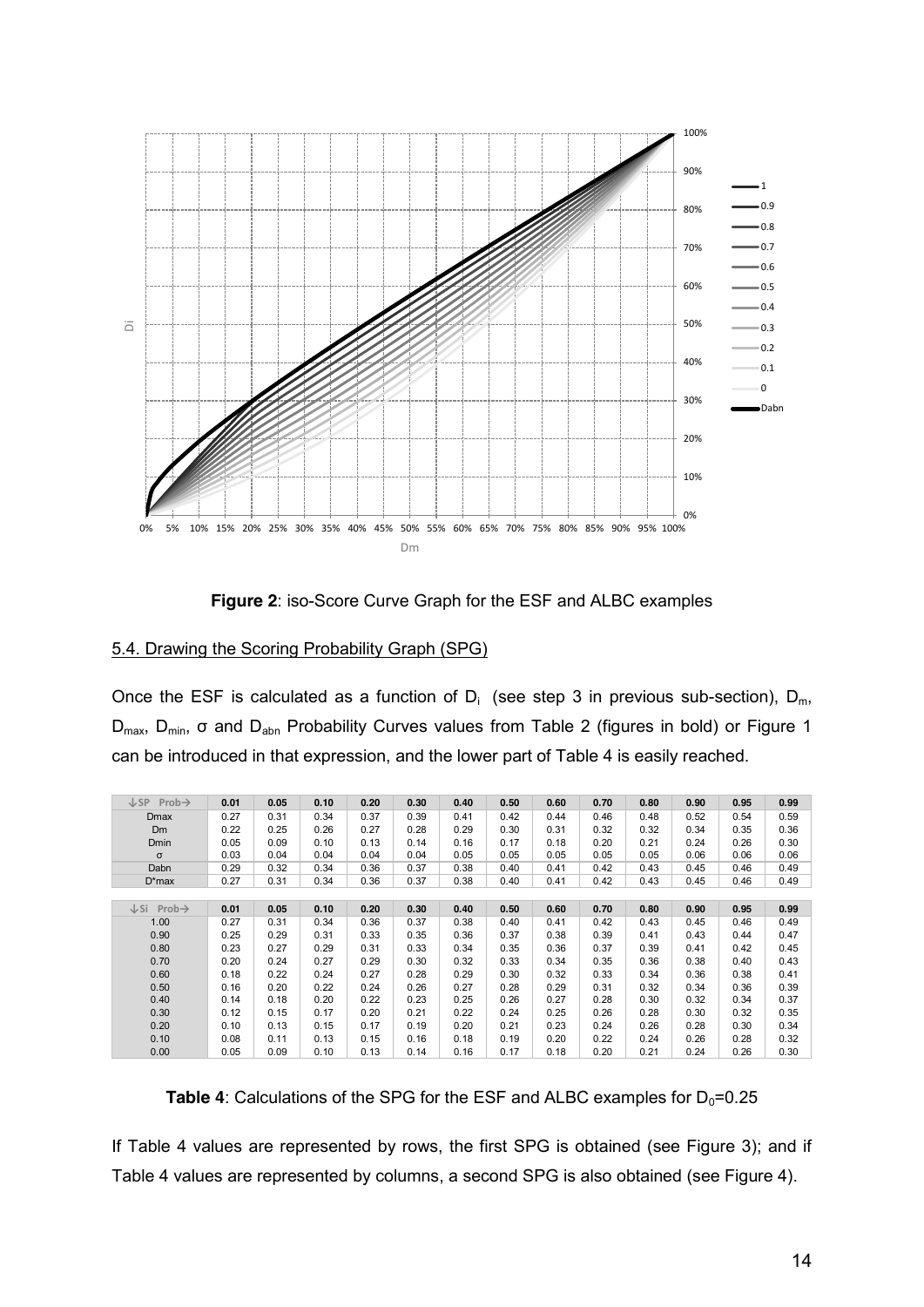

**Figure 3**: SPG in which curves represent different possible scores



**Figure 4**: SPG in which curves represent various probable scoring distribution curves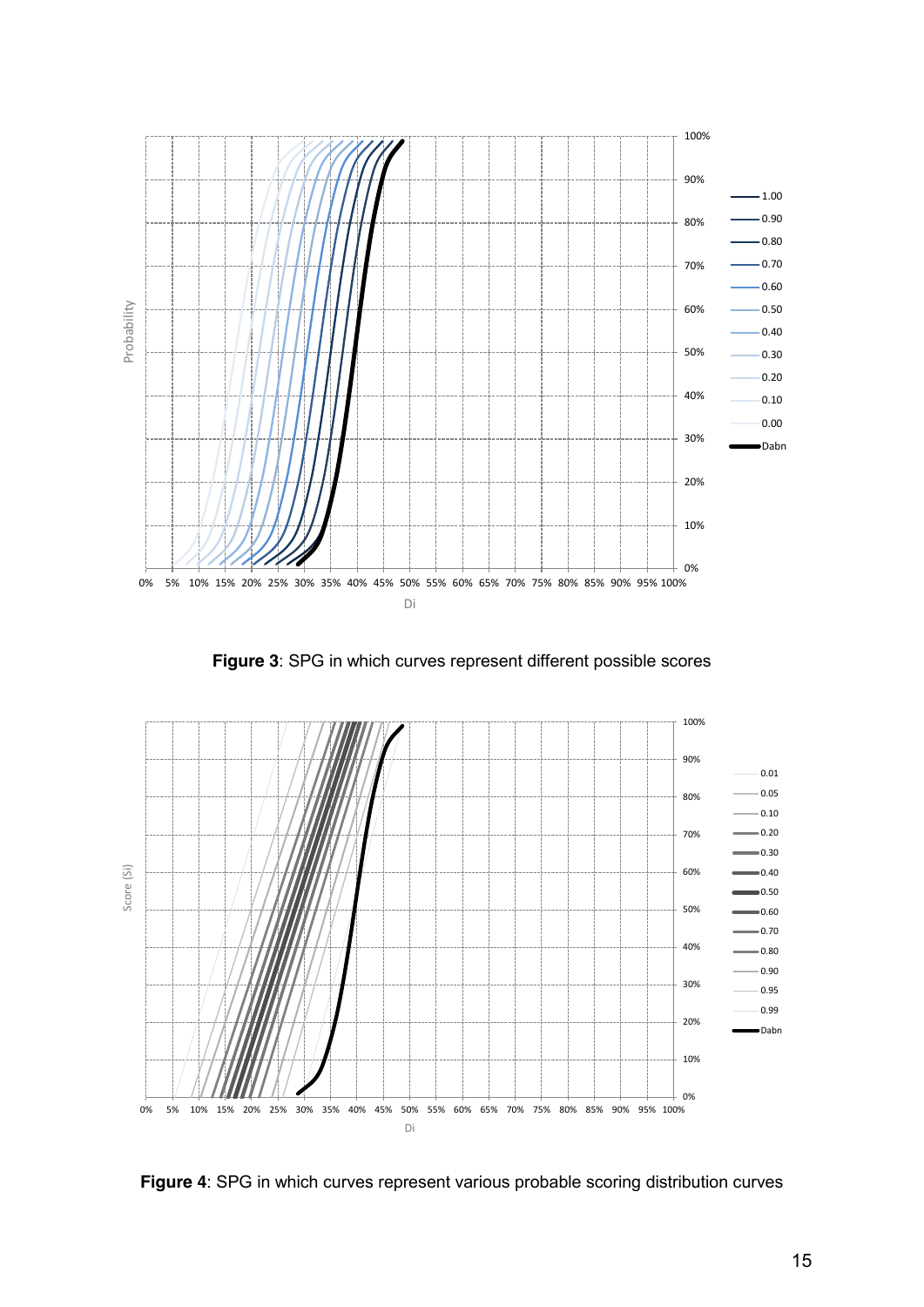The graph in Figure 3 enables any bidder to discover, for every possible Drop (price discount, on axis X), the probabilities it has of surpassing any possible score and of surpassing the abnormally high drop threshold. This graph constitutes the core of the BTFM, since its simplicity enables easy reading while including valuable processed tendering data.

The graph in Figure 4 represents the same variable on axis  $X$ , i.e.,  $D_i$ , but this time the Yaxis represents scores, which means that every curve shown (except for the  $D_{\text{abs}}$  curve which coincides with the previous SPG) represents the various probable scoring distribution curves that the final group of bids is likely to produce (the thicker a curve the more likely the real scoring distribution curve will occupy that position once the bids are opened and known).

### **6. Drawing the Position Probability Graph (PPG)**

PPG constitutes a further step once the previous graphs have been calculated.

### 6.1. Estimation of number of potential bidders

To determine the probable positions each competitor will occupy it is necessary to delimit the number of potential bidders that will probably bid in the future tender. Indeed, an extensive literature has focused on the study of the potential number of bidders (Carr, 2005; Banki et al, 2008; Ngai et al., 2002); however, no variable has yet been proven to be reliable enough to forecast the number of bidders that will take part in a future tender.

Therefore, the BTFM will consider the variable 'number of bidders' (N) as a random variable. Runeson, 1988, proved that when homogeneous tenders are analyzed, N follows a Normal distribution and can be delimited through average and standard deviation values of Ns from previous tenders (see last column in Table 1).

The necessary next step is to study the bids distances from each other, so that the various competitor positions can be forecasted. Concerning this particular problem, the BTFM has two advantages that previous models do not have: firstly, the limits of the maximum ( $D_{max}$ ) and minimum ( $D_{min}$ ) drops can be statistically determined; and, secondly, it is known the drop value  $(D_m)$  that will cut in half the bids distribution.

Moreover, a simplifying assumption must be made: inside each range, the N/2 bidders will be placed equidistantly at the same probability intervals. Figure 5 shows that the relationship between bidder position (n) and probability of surpassing the bidders' drops  $(P_{nth})$  while Figure 6 shows the relationship between the bidders' drops  $(D_{nth})$  and the aforementioned probability  $P_{nth}$ .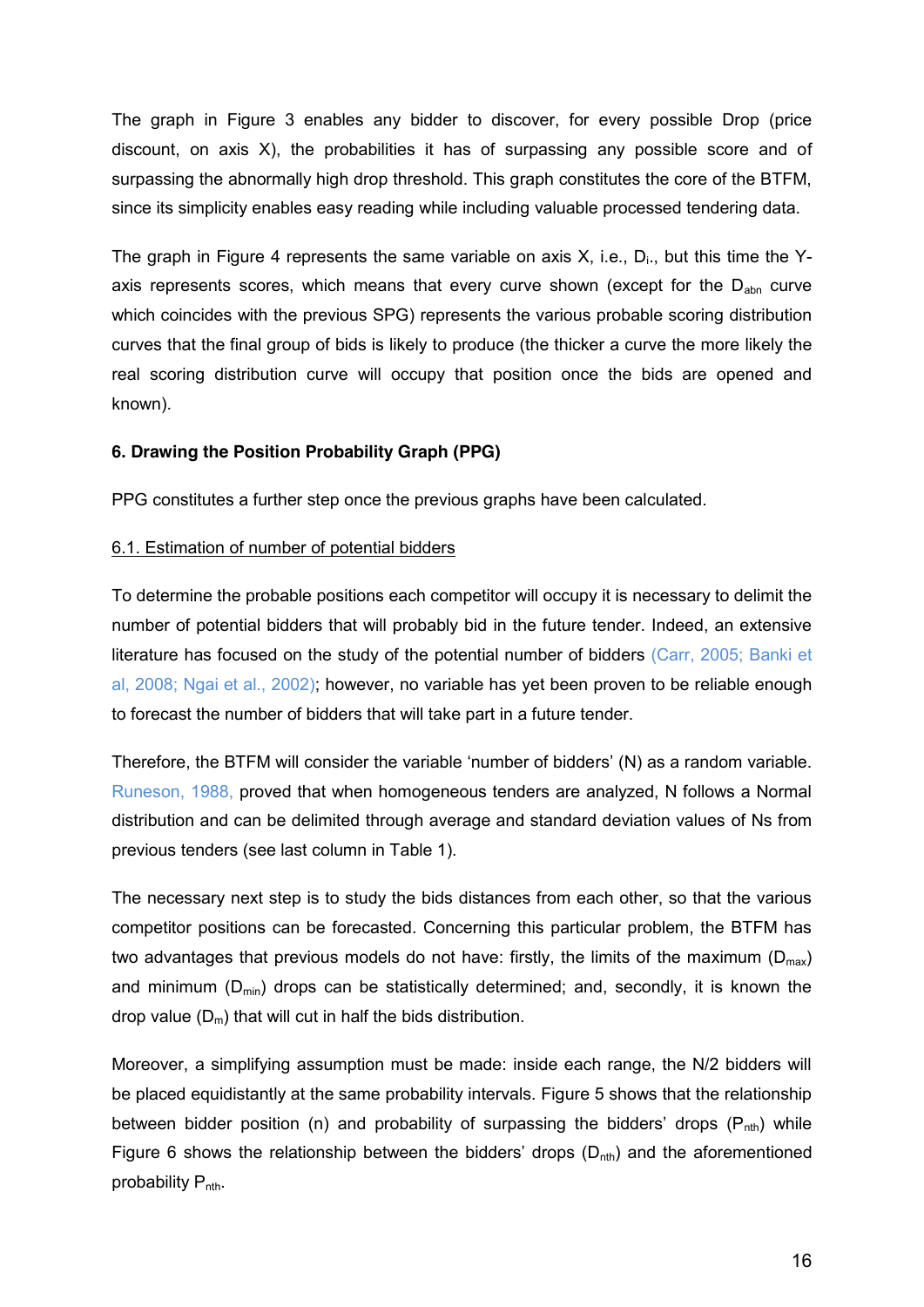

**Figure 5:** Diagram showing the relationship between n and P<sub>nth</sub>.

The straight line represented in Figure 5 corresponds to this expression:



$$
P_{nth} = \frac{N^*-n+1}{N^*} \tag{7}
$$

**Figure 6**: Diagram showing the relationship between D<sub>nth</sub> and P<sub>nth</sub>.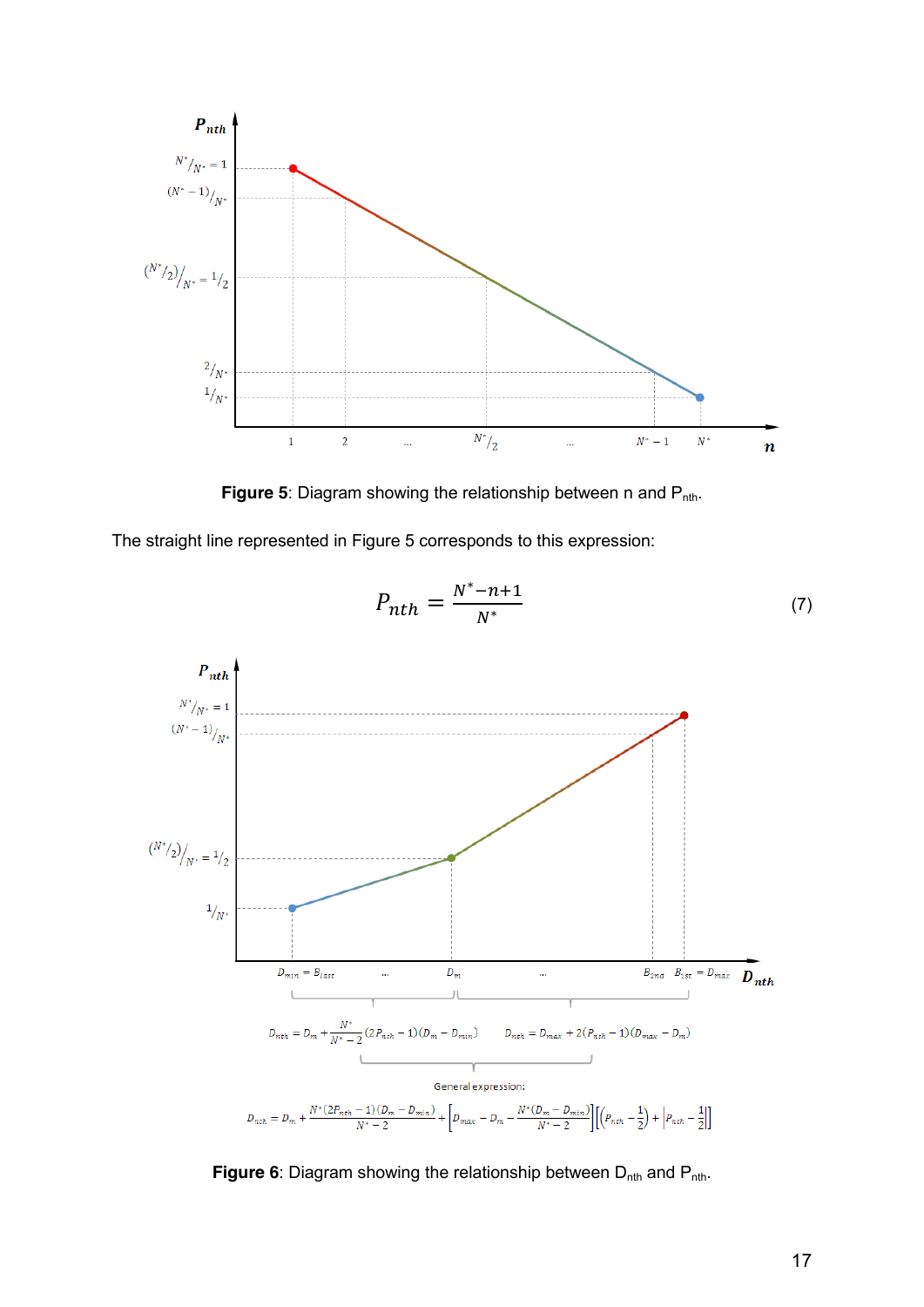The apparently simple linear and bi-linear distribution of bidders' drops in Figures 5 and 6, respectively, has also been studied in Ballesteros-Pérez, 2010, and the correlation factors (R) obtained between real Bidders' drops and estimated bidders equidistant drops are almost always above 0.95, meaning that the bi-linear bidders' distribution model is simple and accurate.

#### 6.2. Calculating and representing bidders position curves

Once variables  $D_{min}$ ,  $D_{max}$  and  $N^*$  are known for each possible probability level, it is assumed that the potential number of bidders will follow a bi-linear distribution as represented in figure 6. The task remains of calculating each bidder's *n* position curve by applying the general expressions shown below Figure 6, or its simplified equation (combination of equations 7 and the equation shown below Figure 6) as follows:

$$
D_{nth} = D_m + \frac{N^* - 2n + 2}{N^* - 2} (D_m - D_{min}) +
$$
  
+ 
$$
\left[ \frac{D_{max} - D_m}{2N^*} - \frac{D_m - D_{min}}{2(N^* - 2)} \right] \left[ (N^* - 2n + 2) + |N^* - 2n + 2| \right]
$$
 (8)

Calculations using equation 8 for the first 25 potential bidders' positions are shown in Table 5 and represented in Figure 7. The only precaution that must be taken is not to use  $N^*$ values lower than 2 in order to maintain equation consistency.

This last type of graph enables any bidder to study which positions are the most attractive as a function of any possible drop (bid), since, quite often, the first positions involve high risks of disqualification because of the ALBC (as happens to the first and second bidders represented in figure 7 because they have most of their curves to the right of  $D_{abn}$ ).

In the example analyzed, a third, fourth or even fifth position would be more attractive since they would become first, second, and third positions, respectively, once the riskier bidders were eliminated. Therefore, this graph gives complementary information regarding the data given by the Scoring Probability Graphs.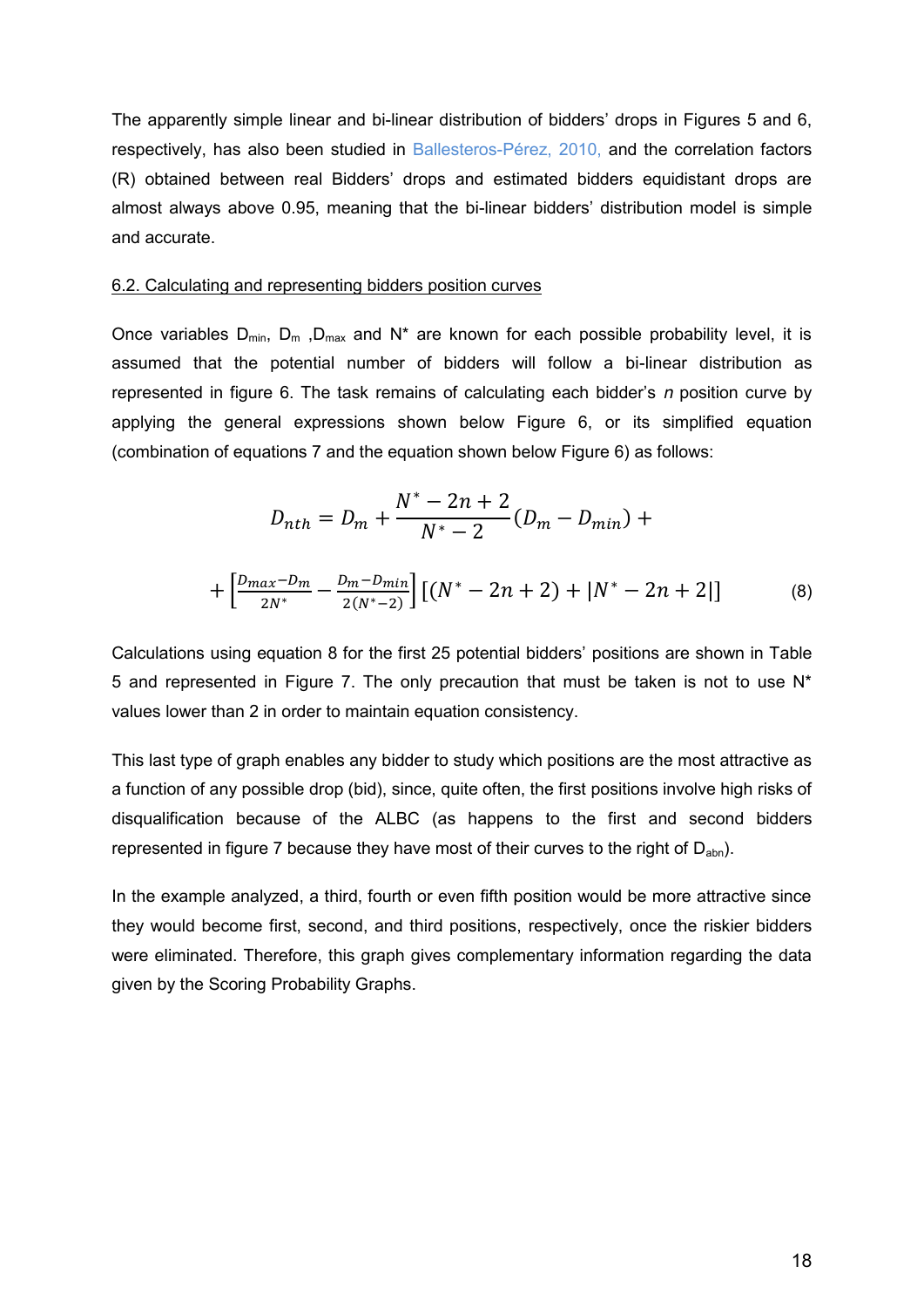|                      | $\downarrow$ SP Prob $\rightarrow$ | 0,01     | 0,05     | 0, 10    | 0,20     | 0,30     | 0,40     | 0,50                                   | 0,60  | 0,70  | 0,80  | 0,90  | 0,95  | 0,99  |  |  |
|----------------------|------------------------------------|----------|----------|----------|----------|----------|----------|----------------------------------------|-------|-------|-------|-------|-------|-------|--|--|
|                      | <b>Dmax</b>                        | 0,27     | 0,31     | 0,34     | 0,37     | 0,39     | 0,41     | 0,42                                   | 0,44  | 0,46  | 0,48  | 0,52  | 0,54  | 0,59  |  |  |
|                      | <b>Dm</b>                          | 0,22     | 0,25     | 0,26     | 0,27     | 0,28     | 0,29     | 0,30                                   | 0,31  | 0,32  | 0,32  | 0,34  | 0,35  | 0,36  |  |  |
|                      | Dmin                               | 0,05     | 0,09     | 0, 10    | 0, 13    | 0, 14    | 0, 16    | 0,17                                   | 0, 18 | 0,20  | 0,21  | 0,24  | 0,26  | 0,30  |  |  |
|                      | Dabn                               | 0,29     | 0.32     | 0.34     | 0,36     | 0,37     | 0.38     | 0,40                                   | 0,41  | 0,42  | 0.43  | 0,45  | 0,46  | 0,49  |  |  |
|                      |                                    |          |          |          |          |          |          |                                        |       |       |       |       |       |       |  |  |
|                      |                                    |          |          |          |          |          |          | Total number of Bidders' Estimate (N*) |       |       |       |       |       |       |  |  |
|                      | N <sub>m</sub>                     | 13,89    | 13,89    | 13,89    | 13,89    | 13,89    | 13,89    | 13,89                                  | 13,89 | 13,89 | 13,89 | 13,89 | 13,89 | 13,89 |  |  |
|                      | $h$ (1 variable total)             | 1,00     | 1,00     | 1,00     | 1,00     | 1,00     | 1,00     | 1,00                                   | 1,00  | 1,00  | 1,00  | 1,00  | 1,00  | 1,00  |  |  |
|                      | n <sub>σ</sub>                     | $-2,05$  | $-1,65$  | $-1,28$  | $-0,84$  | $-0,52$  | $-0,25$  | 0,00                                   | 0,25  | 0,52  | 0,84  | 1,28  | 1,65  | 2,32  |  |  |
|                      | $\mathbb{N}\sigma$                 | 5,28     | 5,28     | 5,28     | 5,28     | 5,28     | 5,28     | 5,28                                   | 5,28  | 5,28  | 5,28  | 5,28  | 5,28  | 5,28  |  |  |
|                      | $N^*$ =Nm + h·no·No                | 3,07     | 5,18     | 7,13     | 9,46     | 11,14    | 12,57    | 13,89                                  | 15,21 | 16,63 | 18,32 | 20,65 | 22,60 | 26,13 |  |  |
|                      |                                    |          |          |          |          |          |          |                                        |       |       |       |       |       |       |  |  |
|                      |                                    |          |          |          |          |          |          | <b>D</b> nth                           |       |       |       |       |       |       |  |  |
| $\downarrow$ Bidders | ↓n Bidder Prob→                    | 0,02     | 0,05     | 0, 10    | 0,20     | 0,30     | 0,40     | 0,50                                   | 0,60  | 0,70  | 0,80  | 0,90  | 0,95  | 0,99  |  |  |
| $1st = Dmax$         | 1                                  | 0,27     | 0,31     | 0,34     | 0,37     | 0,39     | 0,41     | 0,42                                   | 0,44  | 0,46  | 0,48  | 0,52  | 0,54  | 0,59  |  |  |
| 2nd                  | $\mathbf 2$                        | 0,24     | 0,29     | 0,32     | 0,35     | 0,37     | 0,39     | 0,41                                   | 0,42  | 0,44  | 0,47  | 0,50  | 0,52  | 0,57  |  |  |
| 3rd                  | 3                                  | 0,08     | 0,26     | 0,29     | 0,33     | 0,35     | 0,37     | 0,39                                   | 0,41  | 0,43  | 0,45  | 0,48  | 0,51  | 0,56  |  |  |
| 4th                  | 4                                  | $-0,24$  | 0,21     | 0,27     | 0,31     | 0,33     | 0,35     | 0,37                                   | 0,39  | 0,41  | 0,43  | 0,46  | 0,49  | 0,54  |  |  |
| 5th                  | 5                                  | $-0,56$  | 0, 10    | 0,23     | 0,29     | 0,31     | 0,33     | 0,35                                   | 0,37  | 0,39  | 0,41  | 0,45  | 0,47  | 0,52  |  |  |
| 6th                  | 6                                  | $-0,88$  | 0,00     | 0,17     | 0,26     | 0,30     | 0,32     | 0,34                                   | 0,35  | 0,37  | 0,40  | 0,43  | 0,46  | 0,50  |  |  |
| 7th                  | $\overline{7}$                     | $-1,20$  | $-0, 10$ | 0, 11    | 0,22     | 0,27     | 0,30     | 0,32                                   | 0,34  | 0,36  | 0,38  | 0,41  | 0,44  | 0,49  |  |  |
| 8th                  | 8                                  | $-1,52$  | $-0,20$  | 0,05     | 0, 18    | 0,24     | 0,27     | 0,30                                   | 0,32  | 0,34  | 0,36  | 0,39  | 0,42  | 0,47  |  |  |
| 9th                  | 9                                  | $-1,84$  | $-0,31$  | $-0,01$  | 0, 14    | 0,21     | 0,25     | 0,28                                   | 0,30  | 0,32  | 0,34  | 0,38  | 0,40  | 0,45  |  |  |
| 10th                 | 10                                 | $-2,16$  | $-0,41$  | $-0,07$  | 0.10     | 0, 18    | 0,22     | 0,25                                   | 0,28  | 0,30  | 0,33  | 0,36  | 0,39  | 0,43  |  |  |
| 11th                 | 11                                 | $-2,48$  | $-0,51$  | $-0, 13$ | 0,06     | 0, 15    | 0,20     | 0,23                                   | 0,26  | 0,29  | 0,31  | 0,34  | 0,37  | 0,42  |  |  |
| 12th                 | 12                                 | $-2,80$  | $-0,61$  | $-0,20$  | 0,02     | 0, 11    | 0,17     | 0,21                                   | 0,24  | 0,27  | 0,30  | 0,33  | 0,35  | 0,40  |  |  |
| 13th                 | 13                                 | $-3, 12$ | $-0,72$  | $-0,26$  | $-0,02$  | 0,08     | 0, 14    | 0, 19                                  | 0,22  | 0,26  | 0,29  | 0,32  | 0,34  | 0,38  |  |  |
| 14th                 | 14                                 | $-3,44$  | $-0.82$  | $-0,32$  | $-0,06$  | 0,05     | 0, 12    | 0,17                                   | 0,21  | 0,24  | 0,27  | 0,31  | 0,33  | 0,36  |  |  |
| 15th                 | 15                                 | $-3,76$  | $-0.92$  | $-0,38$  | $-0, 10$ | 0,02     | 0,09     | 0, 14                                  | 0, 19 | 0,22  | 0,26  | 0,30  | 0,32  | 0,36  |  |  |
| 16th                 | 16                                 | $-4,08$  | $-1,02$  | $-0,44$  | $-0, 14$ | $-0,01$  | 0,07     | 0, 12                                  | 0,17  | 0,21  | 0,25  | 0,29  | 0,31  | 0,35  |  |  |
| 17th                 | 17                                 | $-4,40$  | $-1, 13$ | $-0,50$  | $-0, 18$ | $-0,04$  | 0,04     | 0, 10                                  | 0, 15 | 0, 19 | 0,23  | 0,28  | 0,31  | 0,35  |  |  |
| 18th                 | 18                                 | $-4,71$  | $-1,23$  | $-0,56$  | $-0,22$  | $-0,07$  | 0,01     | 0,08                                   | 0, 13 | 0,17  | 0,22  | 0,27  | 0,30  | 0,34  |  |  |
| 19th                 | 19                                 | $-5,03$  | $-1,33$  | $-0,63$  | $-0,26$  | $-0, 10$ | $-0,01$  | 0,06                                   | 0, 11 | 0, 16 | 0,20  | 0,26  | 0,29  | 0,34  |  |  |
| 20th                 | 20                                 | $-5,35$  | $-1,43$  | $-0.69$  | $-0,30$  | $-0, 14$ | $-0,04$  | 0,03                                   | 0,09  | 0, 14 | 0, 19 | 0,25  | 0,28  | 0,33  |  |  |
| 21st                 | 21                                 | $-5,67$  | $-1,54$  | $-0,75$  | $-0,34$  | $-0, 17$ | $-0,06$  | 0,01                                   | 0,07  | 0, 13 | 0, 18 | 0,23  | 0,27  | 0,33  |  |  |
| 22nd                 | 22                                 | $-5,99$  | $-1,64$  | $-0,81$  | $-0,38$  | $-0,20$  | $-0,09$  | $-0,01$                                | 0,05  | 0, 11 | 0, 16 | 0,22  | 0,26  | 0,32  |  |  |
| 23rd                 | 23                                 | $-6,31$  | $-1,74$  | $-0.87$  | $-0,42$  | $-0,23$  | $-0, 12$ | $-0,03$                                | 0,03  | 0,09  | 0, 15 | 0,21  | 0,26  | 0,31  |  |  |
| 24th                 | 24                                 | $-6,63$  | $-1,84$  | $-0,93$  | $-0,46$  | $-0,26$  | $-0, 14$ | $-0,06$                                | 0,01  | 0,08  | 0, 14 | 0,20  | 0,25  | 0,31  |  |  |
| 25th                 | 25                                 | $-6,95$  | $-1,95$  | $-0,99$  | $-0,50$  | $-0,29$  | $-0, 17$ | $-0.08$                                | 0,00  | 0,06  | 0, 12 | 0, 19 | 0,24  | 0,30  |  |  |

**Table 5**: Calculations of the PPG for the ESF and ALBC examples for  $D_0=0.25$ 



**Figure 7:** Position Probability Graph for the ESF and ALBC examples and for  $D_0=0.25$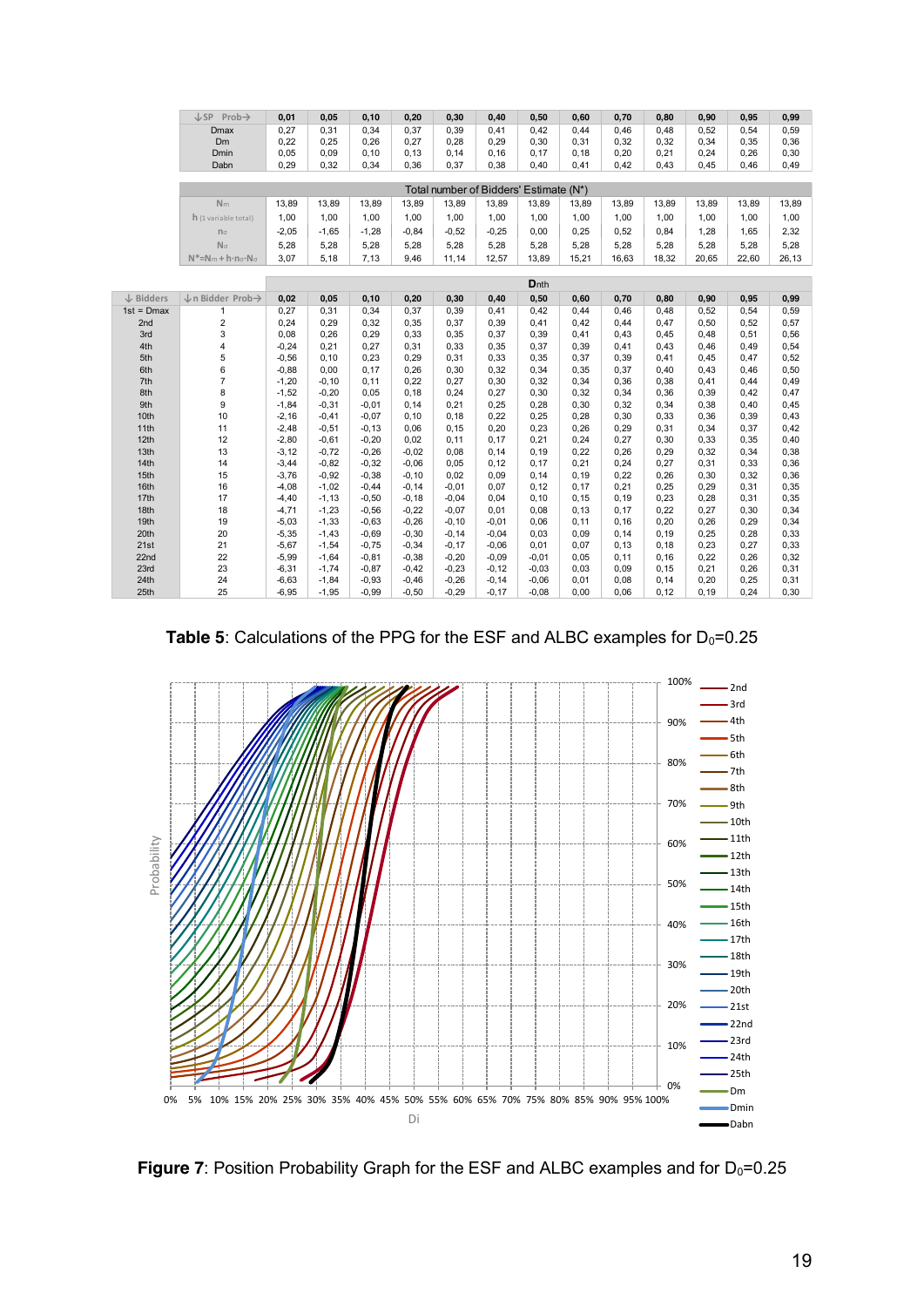# **7. Results**

In this paper, Ballesteros-Pérez et al., 2012a and 2012b's Bid tender forecasting model has been completed by generating two new kinds of graphs very useful for bidding manager when trying to make predictions. So far, none of the previous models have managed to calculate and briefly present in a graphical manner as much information as the presented model.

The whole BTFM is the sum of four graphs:

- 1. The iso-Score Curves Graph (iSCG) represents how a particular ESF distributes the economic points in a certain tender and represents the relationships between the main Scoring Parameters involved. There is no need for previous tender  $D_0$  values, because it is a merely descriptive tool. Once the user is trained in its use, the iSCG highlights potential bidding strategies that the bidders will probably deploy to be more competitive.
- 2. The Scoring Probability Graphs (SPG), by means of two representations form the major outcome of the BTFM. These complementary and easy-to-use graphs enable any bidder to measure the probabilities of obtaining any economic score as a function of any bid. Moreover, they provide indispensable information regarding the likely limits for abnormally low bid thresholds.
- 3. The Position Probability Graph (PPG) enables the study of the problem from the perspective of the likely positions, that is, it takes into consideration the previous encounters with the competition concerning the number of bidders and its distribution. This graph enables bidders to identify the most desirable positions taking into account that a minimum economic score is not always enough and that it is usually necessary to occupy one of the first and 'accepted' positions to be sufficiently competitive.

### **8. Conclusions and discussion**

Previous models were based on probabilistic descriptions of large groups of single bidders where each potential bidder was studied individually (it was even necessary to know the bidders' names and have an enormous amount of previous information with regard to their bids). The extended BTFM describes group patterns as a whole (using a significantly smaller dataset) and the model discretizes group bidder behavior to study the most likely positions only when bidder positions must be studied.

Nevertheless, there is a drawback: no analysis can be developed regarding how a specific bidder (a particular company for instance) will bid, however, the Ballesteros-Pérez et al.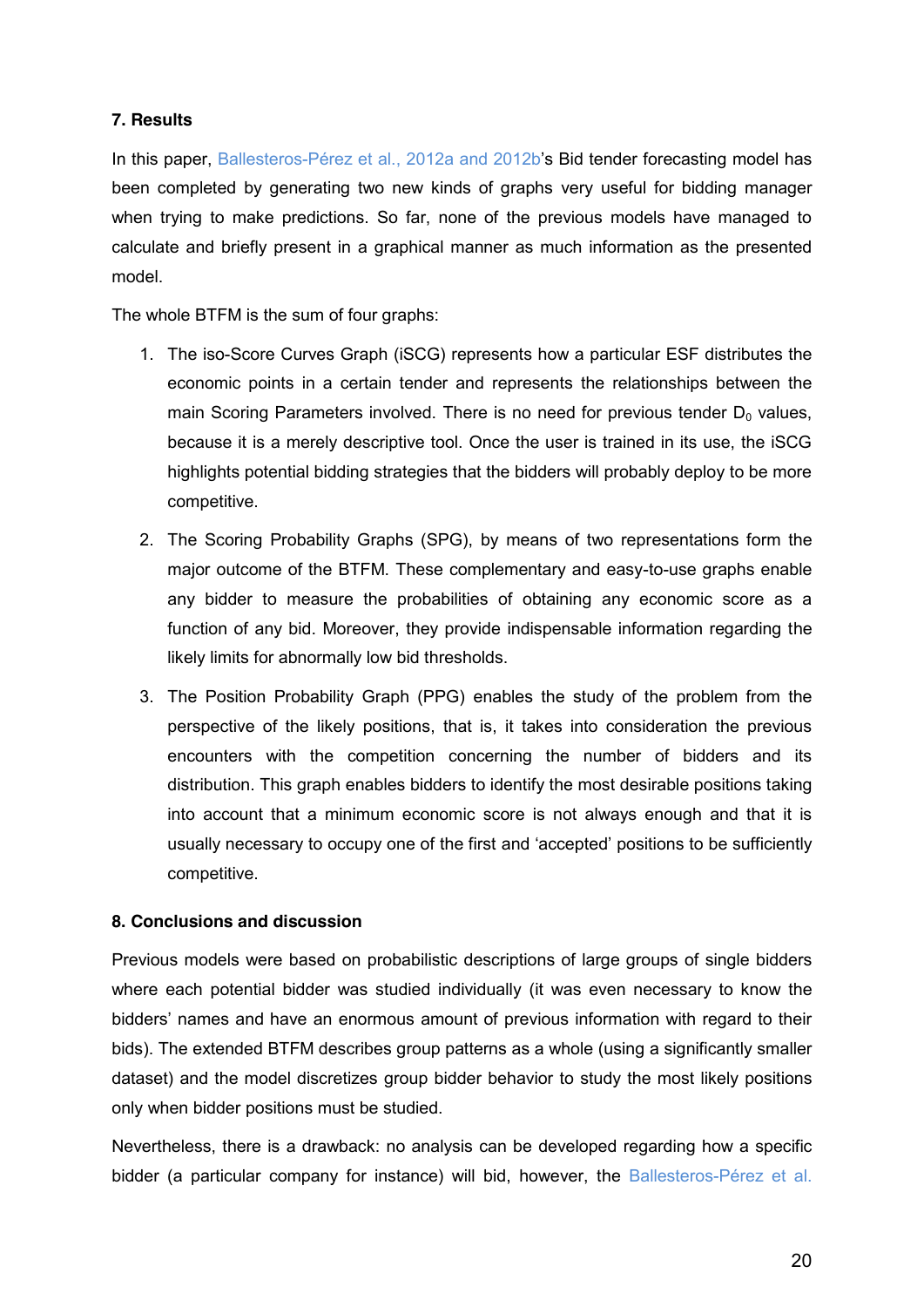2012a and 2012b's BTFM, whose new graphs have been shown here, solves the major problems suffered by previous models in capped tendering as it enables us to:

- 1. Study bidding behaviors with a significantly smaller database compared to previous works, in which it was necessary to gather tens of previous tenders per each potential competitor bidder to be able to process useful statistical behaviors. In the proposed BTFM, the iSCG needs no previous tender experience, and the rest of the graphs can be fully operative with at least three previous tenders whenever they are homogeneous with the tender to be forecasted (similar type of work, ESF, location, and relatively similar budget). In other words it is no necessary to have shared a tender process with a particular competitor bidder, nor to try to predict which specific bidders will bid to be forecasted.
- 2. Forecast the probability of obtaining a particular score and/or position among competitors. The previous models were only able to study the likelihood of occupying the first position and did not study likely economic scorings, nor the likely thresholds of abnormally low bids.
- 3. Analyze time variations between tenders. Although this has not been explained in this paper, it is easy to reach the conclusion that time variations are easily studied by means of regression coefficient (a, b, c and d) variations. If these coefficient values are represented on a Y-axis while X-axis represents deadline dates of every closed tender, their trends and evolution (as multiples of each respective standard deviation coefficient, for instance) can be easily identified and quantified.
- 4. Measure the performance of a tender forecast. Previous models did not allow knowing in detail how close the tender outcome was to the initial prediction, and only Wallace, Patrick and Dowe (Skitmore, 2002) on their articles about 'mathematics and computers in sports' started to develop a 'Scoring logit function' combined with a new form of binomial test to tackle this particular issue of assessing forecast performance. The present model allows any tender manager to measure the accuracy of every parameter used in it. This can be easily done calculating how many standard deviation multiples of each coefficient (*a*, *b*, *c* and *d* for assessing D<sub>max</sub>, D<sub>min</sub>, σ and  $D_0$ , respectively) differ from their respective mean value (as calculated in Table 1) once the tender results are opened and the final bidders' positions and scores are known.

Finally, the BTFM completed by means of the SPG and the PPG is a very powerful tool for any Project or Tender Manager who wants to enter a bid and needs gaining an additional competitive edge. Nowadays, lots of companies compete to increase their project portfolios,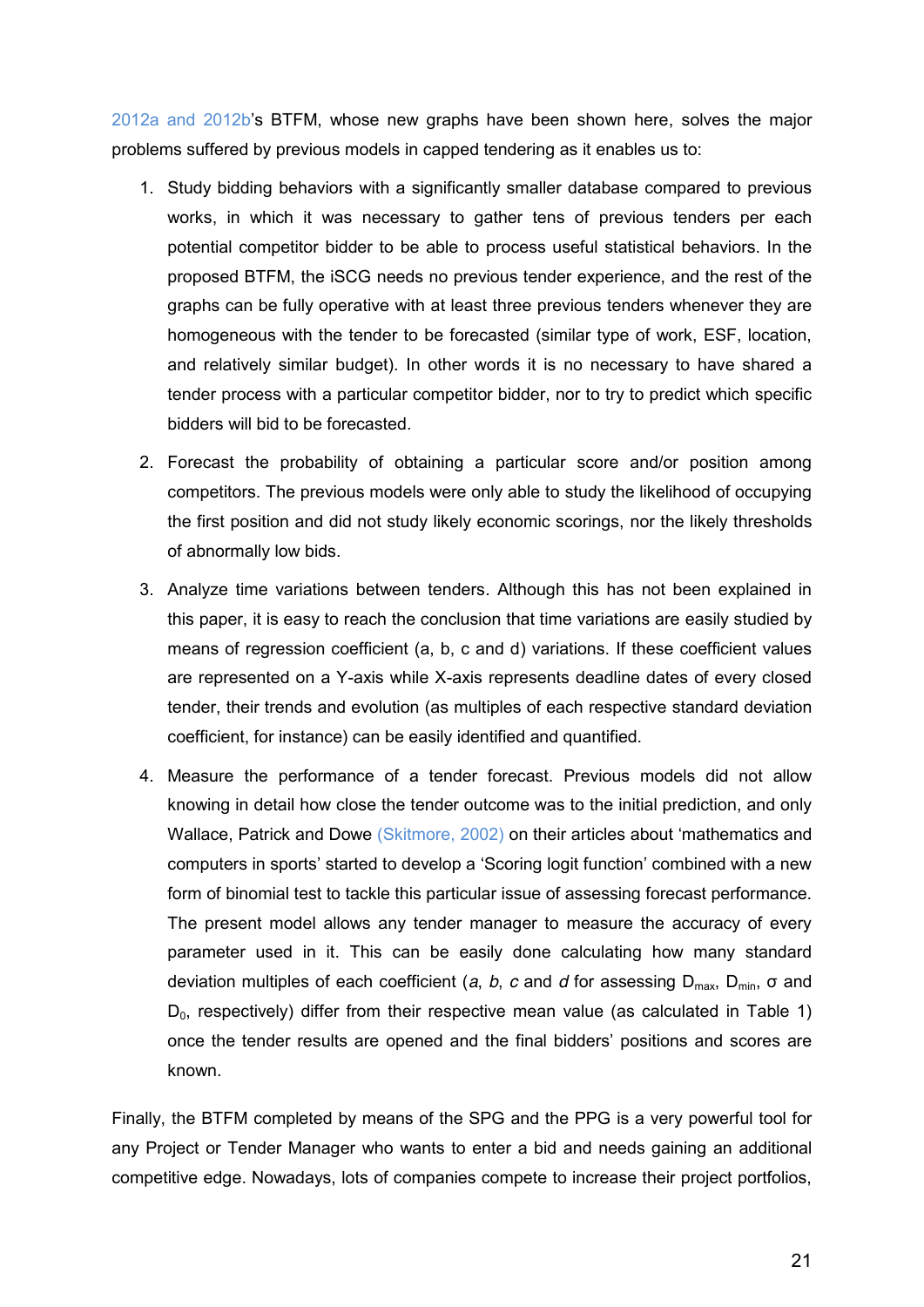and, the larger the number of companies that compete, the more difficult is to be awarded a contract.

The BTFM developed in this article allows a Project Manager to handle either vast or small amounts of previous tender data (calculations can be gradually developed using a simple spreadsheet, as demonstrated in the subsequent tables) and rapidly visualize the results represented in four graphs.

In a nutshell, those graphs enable the Project Manager to know, for every possible economic bid, which are the probabilities of occupying the first, second, and subsequent positions; the probabilities of achieving any particular score, and even the probabilities of being rejected because of an abnormal bid. Nonetheless, the final decision on which specific bid to propose (or even the final decision of not bidding) will depend on the Project Manager's risk conception, company profile and market conditions.

### **9. Future work**

The BTFM set of equations implemented is not yet universal, as it has only been applied on capped tendering. In this kind of tenders, bidders can only underbid an initial monetary amount pre-set by the Contracting Authority, so every bid can be represented as a 'Drop' (or Discount) value. However, for non-capped tendering, as it is not possible to represent mathematical relationships in Drop values, the X-axis of the four graphs shown in this paper should represent monetary-based bids (ranging from 0 to infinite) instead of Drop values (in percentage or per-unit values, ranging from 0 to 1, as used in this paper).

This change will also involve studying new mathematical relationships between Scoring and Forecasting Parameters the current model uses and transforming them as a function of monetary values instead of drop values, which is indispensable on non-capped tendering. This step will require access to non-capped tenders databases and further statistical analyses, nevertheless the adaptation of the model to cope with these new conditions can be researched.

In parallel with BTFM adaptation to non-capped tenders, a comprehensive study on how different Economic Scoring Formulas (the mathematical criteria by which scores are given out in a tender according to each bidder's bid, plus the way the abnormally low threshold is set as well) produce changes in the bidder behavior will also be made. With just a little experience in an ESF proposed for the first time by a contracting authority, the future BTFM will be able to make a relatively accurate forecast beforehand.

Finally, it was explained that the bid tender forecasting graphs shown here do not include certain risk issues and so a further step will be required to complement the variable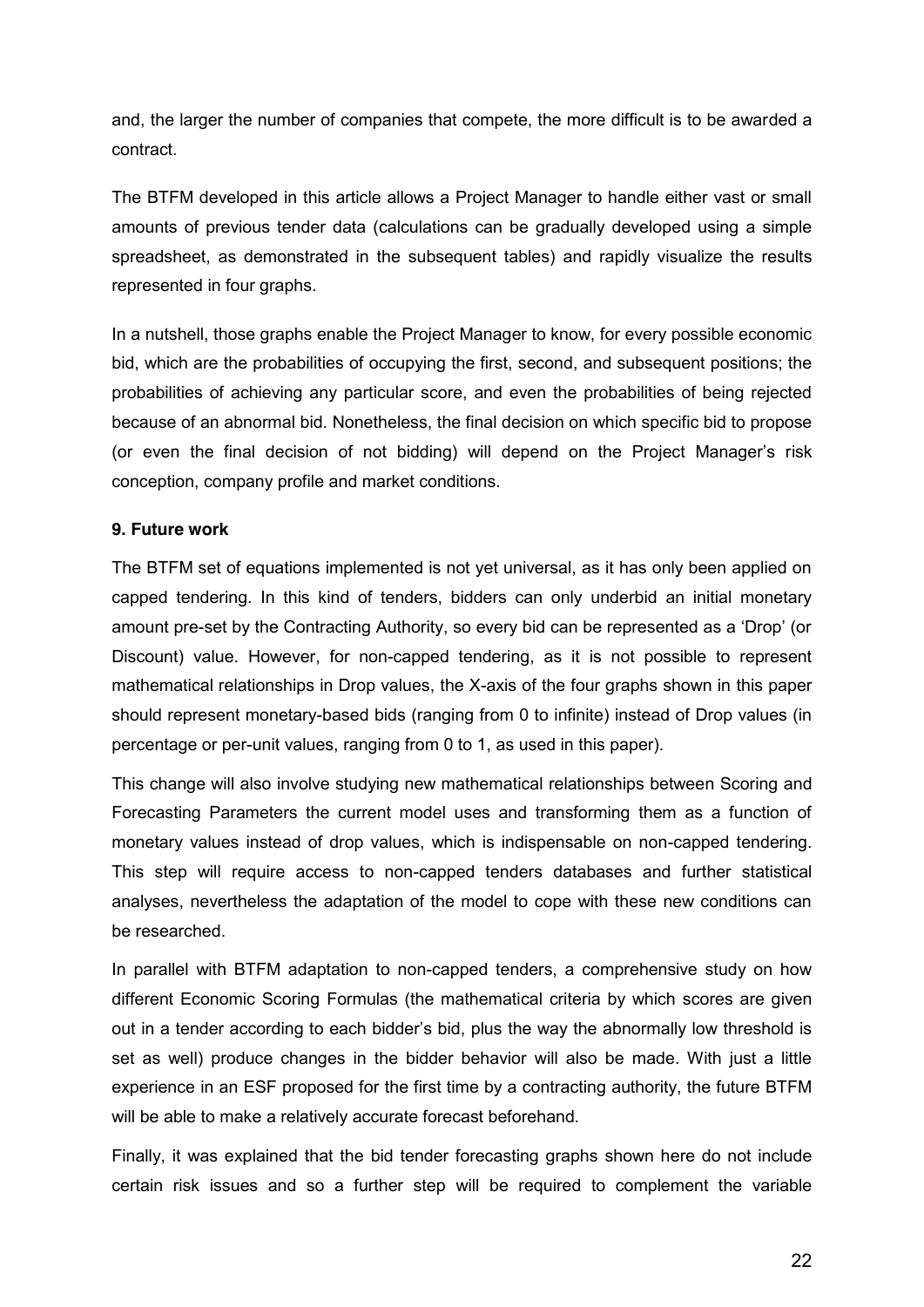deviations studied in this paper (particularly those related to the Estimated Cost,  $D_0$ ). For instance, there is an extensive literature regarding  $D_0$  determination, and its connection with the present model will be researched to improve accuracy.

# **Appendix A**

Main abbreviations used in the text:

- A Amount of money of a tender (upper price limit)
- a Regression coefficient to adjust relationship between  $D_{\text{max}}$  and  $D_{\text{m}}$
- $a^*$  Variable calculated according to the expression  $a_m + h \cdot n_{\sigma} \cdot a_{\sigma}$
- $a_m$  Average of regression coefficient a values
- $a_{\sigma}$  Standard deviation of regression coefficient a values
- ACA Agencia Catalana del Agua (owner of the tendering sub-dataset analyzed)
- ALB Abnormally Low Bid
- ALBC Abnormally Low Bid Criteria
- B Bid (expressed in monetary value)
- b Regression coefficient to adjust relationship between  $D_{min}$  and  $D_{min}$
- b<sup>\*</sup> Variable calculated according to the expression  $b_m + h \cdot n_g \cdot b_g$
- $b_m$  Average of regression coefficient b values
- $b_{\sigma}$  Standard deviation of regression coefficient b values
- B<sub>abn</sub> Abnormally Low Bid Threshold (expressed in monetary value)
- $B_i$  Bidder's i Bid (expressed in monetary value)
- $B<sub>m</sub>$  Mean Bid (expressed in monetary value)
- Bmax Highest Bid (expressed in monetary value)
- $B_{\text{min}}^*$  Lowest but not Abnormally Low Bid (expressed in monetary value). It is equal to the maximum value between  $B_{\text{min}}$  and  $B_{\text{abn}}$ .
- $B_{min}$  Lowest Bid (expressed in monetary value)
- $B_0$  Amount equivalent to the Estimated Cost (expressed in monetary value)
- BTFM Bid Tender Forecasting Model
- c Regression coefficient to adjust relationship between  $\sigma$  and  $D_m$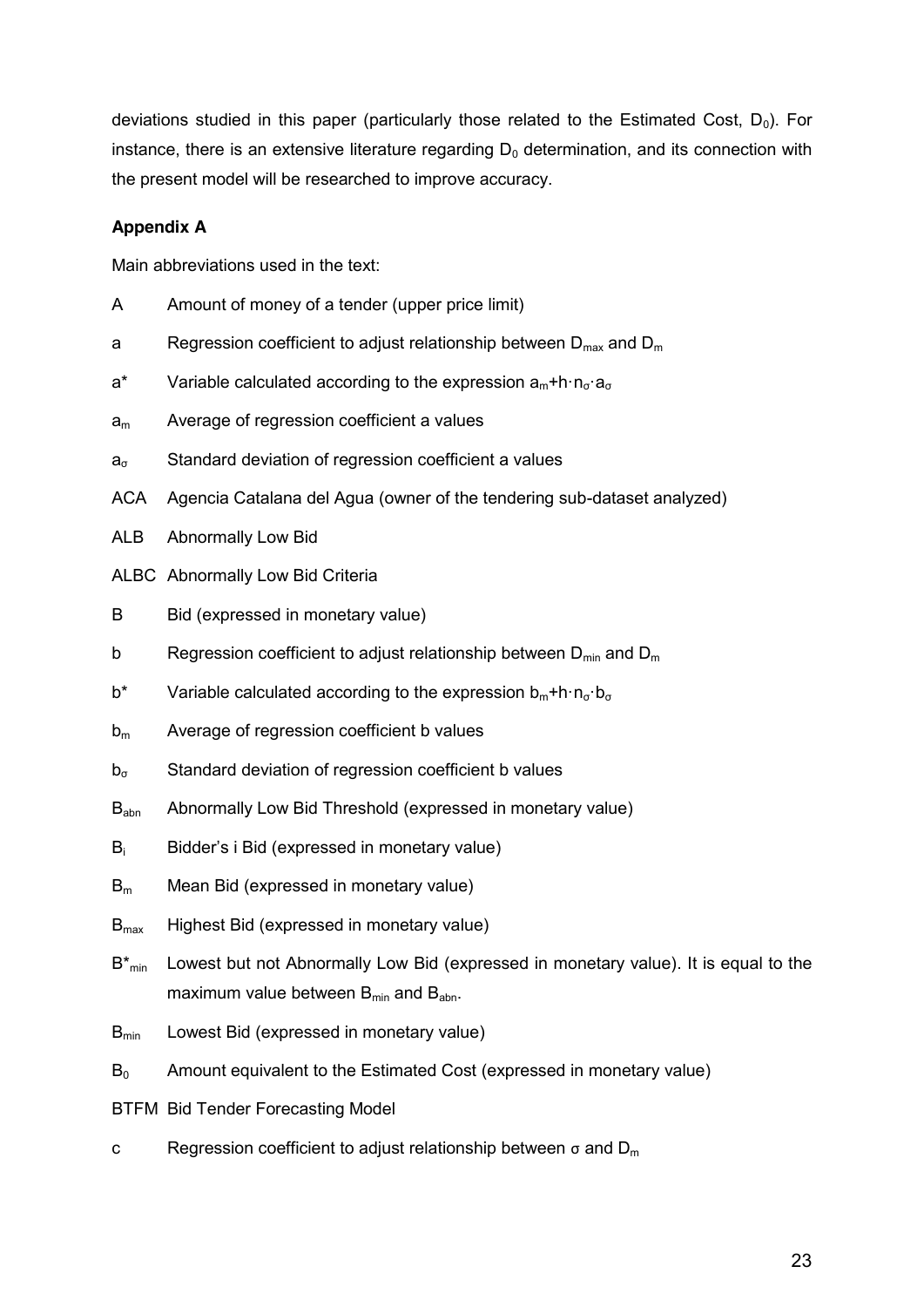- $c^*$  Variable calculated according to the expression  $c_m + h \cdot n_{\sigma} \cdot c_{\sigma}$
- $c_m$  Average of regression coefficient c values
- $c_{\sigma}$  Standard deviation of regression coefficient c values
- d Regression coefficient to adjust relationship between  $D_0$  and  $D_m$
- $d^*$  Variable calculated according to the expression  $d_m + h \cdot n_{\sigma} \cdot d_{\sigma}$
- $d_m$  Average of regression coefficient d values
- $d_{\sigma}$  Standard deviation of regression coefficient d values
- D Drop (expressed in per-unit value)
- D<sub>abn</sub> Abnormal Drop (expressed in per-unit value)
- Di Bidder's *i* Drop (expressed in per-unit value)
- $D_m$  Mean Drop (expressed in per-unit value)
- D<sub>max</sub> Maximum Drop (expressed in per-unit value)
- $D^*_{\text{max}}$  Highest but not Abnormally High Drop (expressed in per-unit value). It is equal to the minimum value between  $D_{\text{max}}$  and  $D_{\text{abn}}$ .
- $D_{\text{min}}$  Minimum Drop (expressed in per-unit value)
- $D<sub>nth</sub>$  Bidder's nth Drop (expressed in per-unit value)
- $D_0$  Drop equivalent to the Estimated Cost (expressed in per-unit value)
- ESF Economic Scoring Formula
- h Multivariate Normal Distribution Coefficient. If there is one variable h=1, and if there are two variables (h= $\sqrt{2}/2 \approx 0.71$ ).
- iSC iso-Score Curve
- iSCG iso-Score Curves Graph
- N Total number of bidders for a particular tender
- $N^*$  Variable calculated according to the expression  $N_m+h\cdot n_{\sigma}\cdot N_{\sigma}$
- $N<sub>m</sub>$  Average of analyzed N values
- $N_{\sigma}$  Standard deviation of analyzed N values
- $n_{\sigma}$  Number of Standard Deviation multiples that are related to a particular accumulated Standard Normal Distribution probability
- P Probability (usually expressed in per-unit value)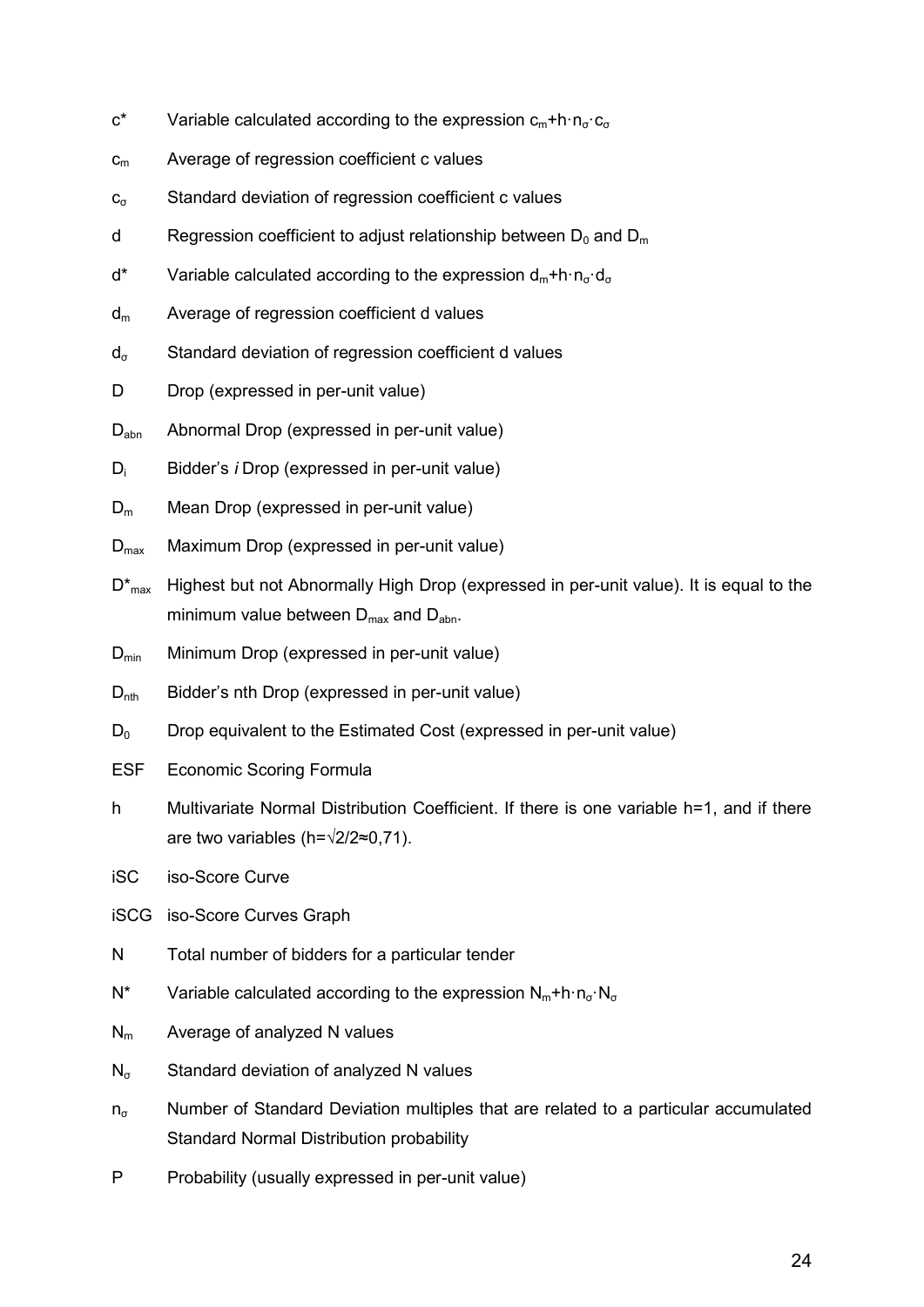- $P<sub>nth</sub>$  Probability of surpassing bidder's nth (usually expressed in per-unit value)
- S Bids Standard Deviation (expressed in monetary value)
- Si Score of Bidder *i* (expressed either in points or in per-unit value)
- SP Scoring Parameter
- SPG Scoring Probability Graph
- PPG Position Probability Graph
- T Abnormally High Drop Threshold

WWTPWaste Water Treatment Plant

σ Drops Standard Deviation (expressed in per-unit value)

#### **Appendix B**

Main equations linking the different variables used in the text:

$$
Bidder's\ i\ Drop \hspace{1cm} D_i=1-\tfrac{B_i}{A}
$$

Relationship between SP monetary-based and Drop-based values:

$$
B_m = (1 - D_m)A \qquad ; \quad B_{min} = (1 - D_{max})A \qquad ; \quad B_{max} = (1 - D_{min})A
$$

$$
S = \sigma \cdot A \qquad ; \quad B_{abn} = (1 - D_{abn})A
$$

Regression equations between SPs and FPs:

$$
D_{max} = aD_m^2 + (1 - a)D_m \quad ; \quad D_{min} = bD_m^2 + (1 - b)D_m
$$

$$
\sigma = c\left(D_m^{\frac{1}{3}} - D_m\right) \quad ; \quad D_0 = 1 + d(D_m - 1)
$$

Expressions for calculating regression equation coefficient values:

$$
a_k = \frac{D_{\max k} - D_{m k}}{D_{m k}^2 - D_{m k}} \; ; \; b_k = \frac{D_{\min k} - D_{m k}}{D_{m k}^2 - D_{m k}} \; ; \; c_k = \frac{\sigma_k}{D_m^{1/3} - D_m} \; ; \; d_k = \frac{D_{0 k} - 1}{D_{m k} - 1}
$$

BTFM regression expressions as a function of  $D_0$ :

$$
D_m = 1 + \frac{D_o - 1}{d^*}
$$
  
\n
$$
D_{max} = a^* D_m^2 + (1 - a^*) D_m = a^* \left( 1 + \frac{D_o - 1}{d^*} \right)^2 + (1 - a^*) \left( 1 + \frac{D_o - 1}{d^*} \right)
$$
  
\n
$$
D_{min} = b^* D_m^2 + (1 - b^*) D_m = b^* \left( 1 + \frac{D_o - 1}{d^*} \right)^2 + (1 - b^*) \left( 1 + \frac{D_o - 1}{d^*} \right)
$$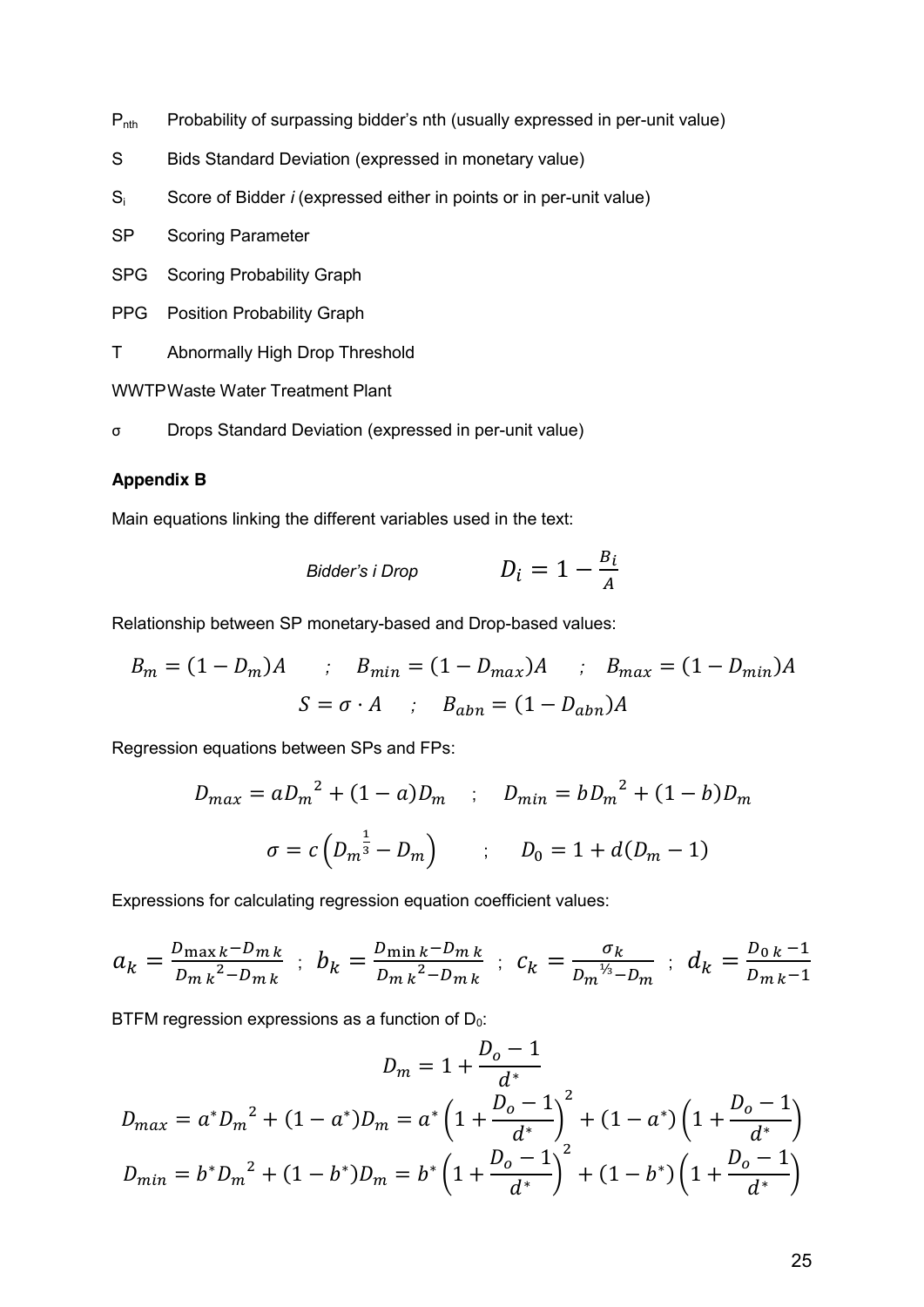$$
\sigma = c^* \left( D_m^{-1/3} - D_m \right) = c^* \left[ \left( 1 + \frac{D_o - 1}{d^*} \right)^{\frac{1}{3}} - \left( 1 + \frac{D_o - 1}{d^*} \right) \right]
$$

Expressions for calculating asterisk regression coefficient values:

$$
a^* = a_m + h \cdot n_{\sigma} \cdot a_{\sigma} \quad ; \quad b^* = b_m + h \cdot n_{\sigma} \cdot b_{\sigma}
$$

$$
c^* = c_m + h \cdot n_{\sigma} \cdot c_{\sigma} \quad ; \quad d^* = d_m + h \cdot n_{\sigma} \cdot d_{\sigma}
$$

ESF used in the example:

$$
S_i = 1 - \frac{B_i - B_{min}^*}{B_{max} - B_{min}^*} \rightarrow S_i = 1 - \frac{D_{max}^* - D_i}{D_{max}^* - D_{min}} \rightarrow
$$
  

$$
\rightarrow D_i = D_{max}^* - (1 - S_i)(D_{max}^* - D_{min})
$$

ALBC used in the example:

$$
B_{abn} = B_m - 2S \qquad \Rightarrow \qquad D_{abn} = D_m + 2\sigma
$$

Number of bidders for each probability level calculation:

$$
N^* = N_m + h \cdot n_\sigma \cdot N_\sigma
$$

BTFM relationship for probability  $(P_{nth})$ , number of bidders  $(N^*)$ , and position  $(n)$ :

$$
P_{nth} = \frac{N^* - n + 1}{N^*}
$$

BTFM relationship for nth's bidder Drop ( $D_{nth}$ ), probability ( $P_{nth}$ ), and number of bidders ( $N^*$ ):

For 
$$
\frac{1}{N^*} \le P_{nth} \le \frac{1}{2}
$$
 and  $D_{min} \le D_{nth} \le D_m$ :  
\n
$$
D_{nth} = D_m + \frac{N^*}{N^*-2} (2P_{nth} - 1)(D_m - D_{min})
$$
\nFor  $\frac{1}{2} \le P_{nth} \le 1$  and  $D_m \le D_{nth} \le D_{max}$ :  
\n
$$
D_{nth} = D_{max} + 2(P_{nth} - 1)(D_{max} - D_m)
$$

General expression (for  $\frac{1}{N^*} \leq P_{nth} \leq 1$  and $D_{min} \leq D_{nth} \leq D_{max}$  )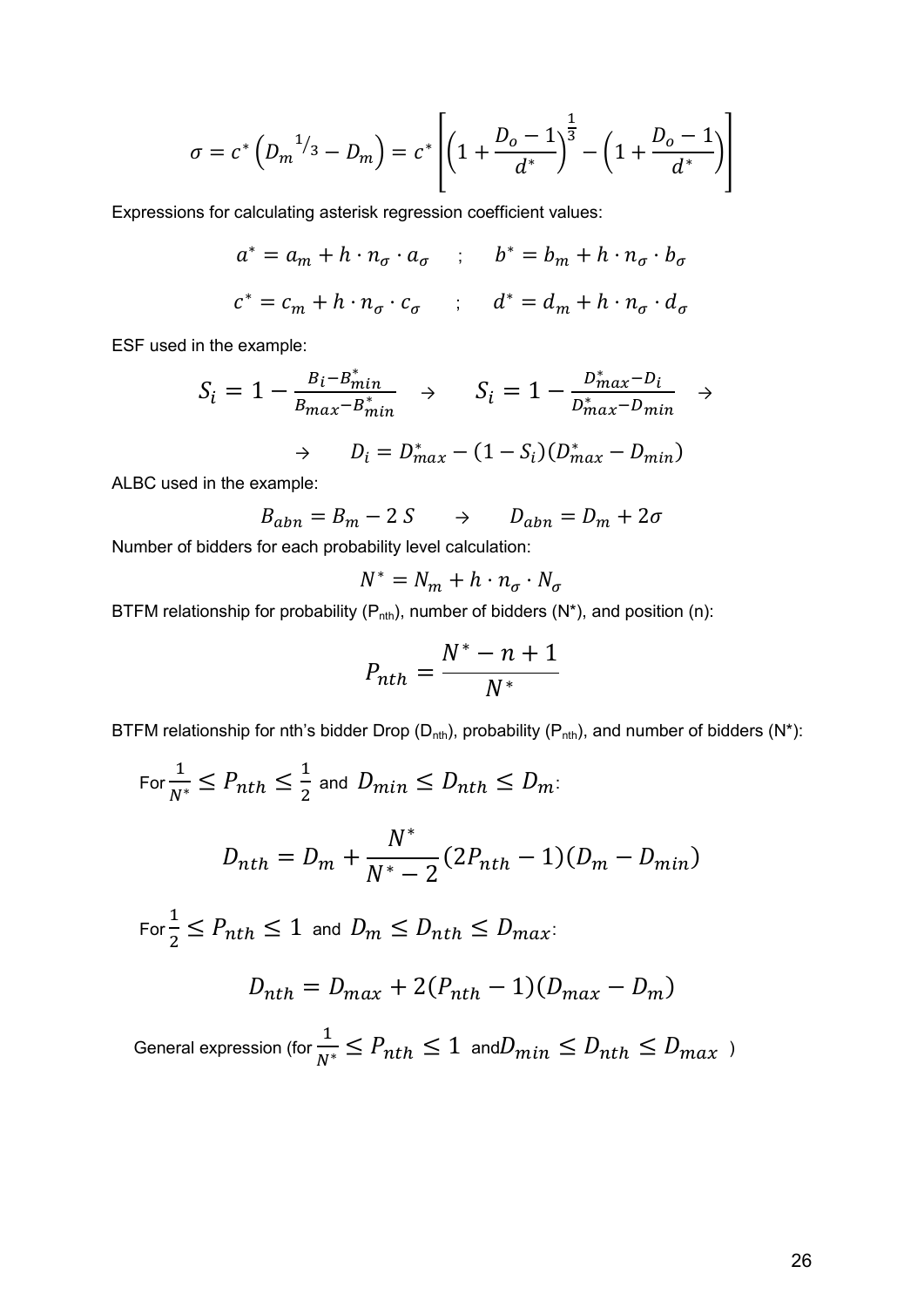$$
D_{nth} = D_m + \frac{N^*(2P_{nth} - 1)(D_m - D_{min})}{N^* - 2} + \left[D_{max} - D_m - \frac{N^*(D_m - D_{min})}{N^* - 2}\right] \left[\left(P_{nth} - \frac{1}{2}\right) + \left|P_{nth} - \frac{1}{2}\right|\right]
$$

Or:

$$
D_{nth} = D_m + \frac{N^* - 2n + 2}{N^* - 2} (D_m - D_{min})
$$
  
+ 
$$
\left[ \frac{D_{max} - D_m}{2N^*} - \frac{D_m - D_{min}}{2(N^* - 2)} \right] [(N^* - 2n + 2) + |N^* - 2n + 2|]
$$

#### **Acknowledgements**

On correcting this paper, the authors really appreciate the help provided by Professor Martin Skitmore from Queensland University of Technology.

The translation and revision of this paper was funded by the Universitat Politècnica de València.

#### **References**

Ballesteros-Pérez, P, 2010. Doctoral thesis: "Propuesta de un nuevo modelo para la predicción de bajas en licitaciones de Construcción". González Cruz, MC. dir. ; Pastor Ferrando, JP. dir. . Universal Identifier: <http://hdl.handle.net/10251/7025>

Ballesteros-Pérez, P., González-Cruz, Mª. C., Pastor-Ferrando, J.P. and Fernández-Diego, M. 2012. The iso-Score Curve Graph. A new tool for competitive bidding, Automation in Construction. 22 (1), 481–490.

Ballesteros-Pérez, P., González-Cruz, Mª. C., Cañavate-Grimal, A. 2012. Mathematical relationships between Scoring Parameters in Capped Tendering. International Journal of Project Management. 30 (7), 850-862.

Banki, M. T., Esmaeeli, B., Ravanshadnia, M., 2008. The assessment of bidding strategy of Iranian construction firms. International Journal of Management Science and Engineering Management, 4 (2), 153-160.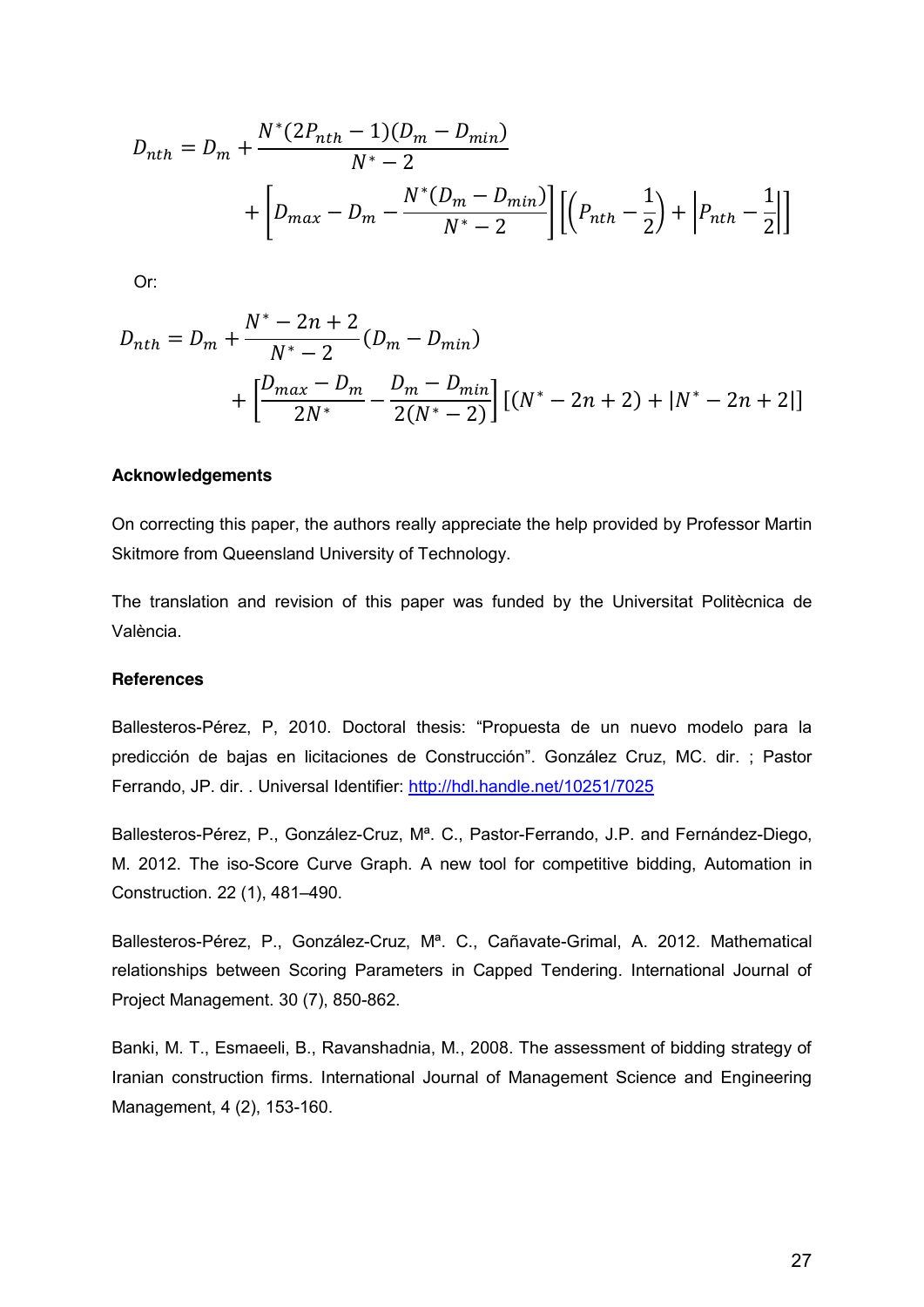Carr, P.G., 2005. Investigation of Bid price competition measured through prebid project estimates, actual bid prices and Number of bidders. Journal of Construction Engineering and Management. 131 (11), 1165-1172.

Carr, R.I., 1982. General bidding model Journal of the Construction Division, Proceedings of the American Society of Civil Engineers. 108 (CO4), 639-50.

Chao, L. and Liou, C., 2007. Risk-minimizing approach to bid-cutting limit determination. Construction Management and Economics. 25 (8), 835-843.

Deltas, G. and Engelbrecht-Wiggans, R., 2005. Naive Bidding. Management Science. 51 (3), 328-338.

Dikmen, I., Talat, M. and Kemal, A., 2007. A case-based decision support tool for bid markup estimation of international construction projects Automation in Construction, 17 (1) 30-44.

Drew, D. and Skitmore, R.M., 1997. The effect of contract type and size on competitiveness in bidding. Construction Management and Economics. 15, 469-489.

Egemen, M., Mohamed, A.N., 2007. A framework for contractors to reach strategically correct bid/no bid and mark-up size decisions. Building and Environment, 42 (3), 1373-1385.

Engelbrecht-Wiggans, R., 1980. State of the Art—Auctions and Bidding Models: A Survey. Management Science. 26 (2), 119-142.

Engelbrecht-Wiggans, R., 1989. The Effect of Regret on Optimal Bidding in Auctions. Management Science. 35 (6), 685-692.

Fayek, A., 1998. Competitive bidding strategy model and software system for bid preparation. Journal of Construction Engineering and Management. 124, 1-10.

Friedman, L., 1956. A competitive bidding strategy Operations Research 1 (4), 104-12.

Gates, M., 1967. Bidding strategies and probabilities Journal of the Construction Division, Proceedings of the American Society of Civil Engineers. 93 (CO1), 75-107.

Han, S.H; Diekmann, J.E., Ock J.H., 2005. Contractor's Risk Attitudes in the Selection of International Construction Projects. ASCE Journal of Construction Engineering and Management, 131 (3), 283-292.

Harstad, R.M. and Saša Pekec, A., 2008. Relevance to Practice and Auction Theory: A Memorial Essay for Michael Rothkopf. Interfaces. 38 (5) 367-380.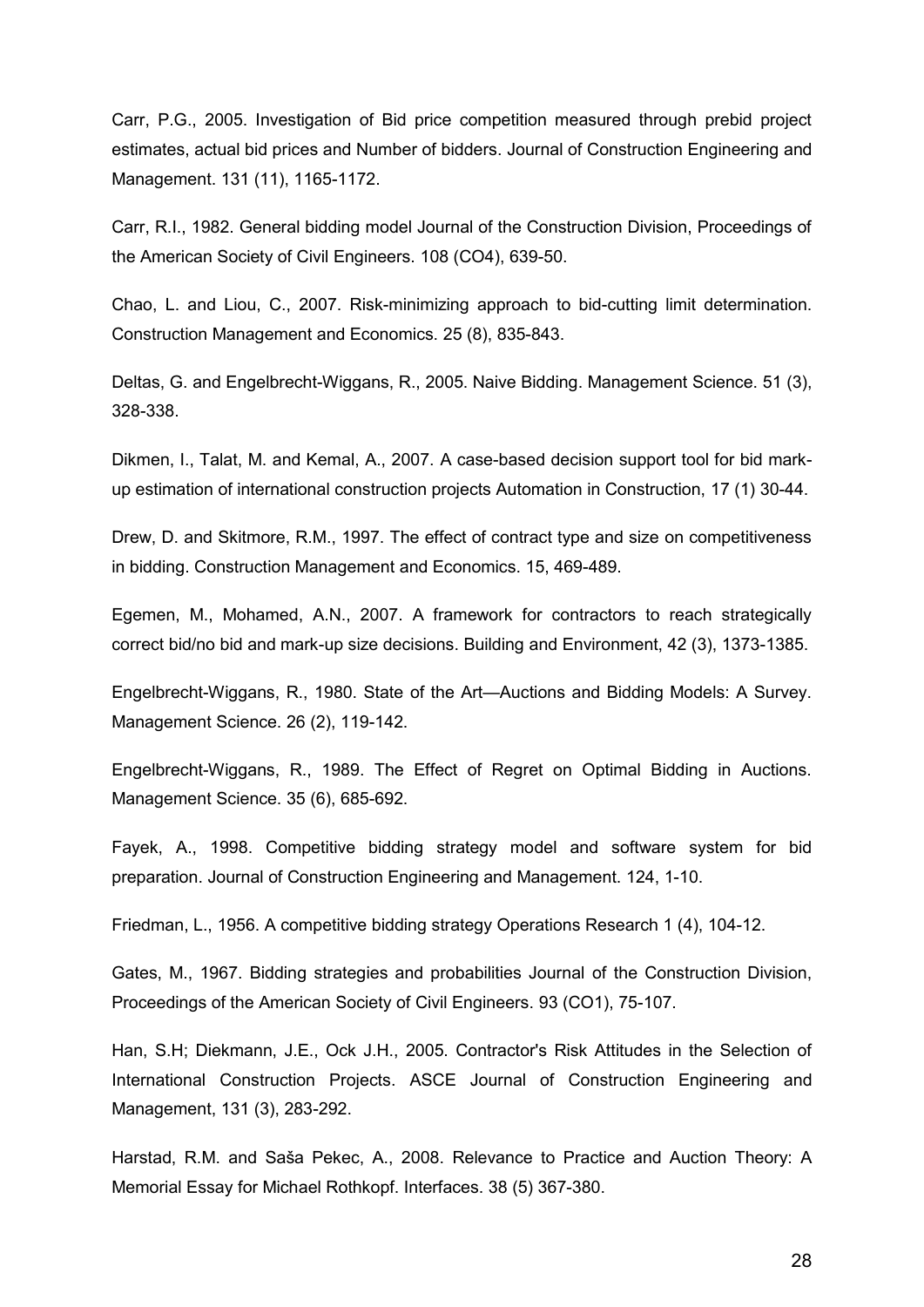Hartono, B. and Yap, C.M., 2011. Understanding risky bidding: a prospect-contingent perspective Construction Management and Economics. 29 (6), 579-593.

Laryea, S. and Hughes, W., 2011. Risk and Price in the Bidding Process of Contractors Journal of Construction Engineering and Management. 137 (4), 248-259.

Lo, W.; Lin, C.L. and Yan, M.R., 2007. Contractor's Opportunistic Bidding Behavior and Equilibrium Price Level in the Construction Market. Journal of Construction Engineering and Management. 133 (6), 409-416.

McCaffer, R. and Pettitt, A.N., 1976. Distribution of bids for buildings and road contracts Operational Research Quarterly. 27 (4i), 835-43.

Mitchell, M.S., 1977. The probability of being the lowest bidder Applied Statistics 2 (2), 191- 4.

Mohamed, K.A., Khoury, S.S. and Hafez, S.M., 2011. Contractor's decision for bid profit reduction within opportunistic bidding behavior of claims recovery International Journal of Project Management. 29 (1), 93-107.

Naoum, S.G., 1994. Critical Analysis of Time and Cost of Management and Traditional Contracts. Journal of Construction Engineering and Management. 120 (4), 687-705.

Näykki, P., 1976. On Optimal Bidding Strategies. Management Science. 23 (2), 198-203.

Ngai, S.C., Derek, S., Drew, H.P. and Skitmore, R.M. 2002. A theoretical framework for determining the minimum number of bidders in construction bidding competitions. Construction Management and Economics. 20 (6), 473-482.

Oo, B., Drew, D.S. and Runeson, G., 2010. Competitor analysis in construction bidding Construction Management and Economics, 28 (12), 1321-1329.

Oo, B.L., Drew, D.S. and Lo, H.P., 2008. A comparison of contractors' decision to bid behaviour according to different market environments International Journal of Project Management. 26 (4), 439-447.

Oo, B.L., Drew, D.S. and Lo, H.P., 2008. Heterogeneous Approach to Modeling Contractors' Decision-to-Bid Strategies Journal of Construction Engineering and Management. 134 (10), 766-776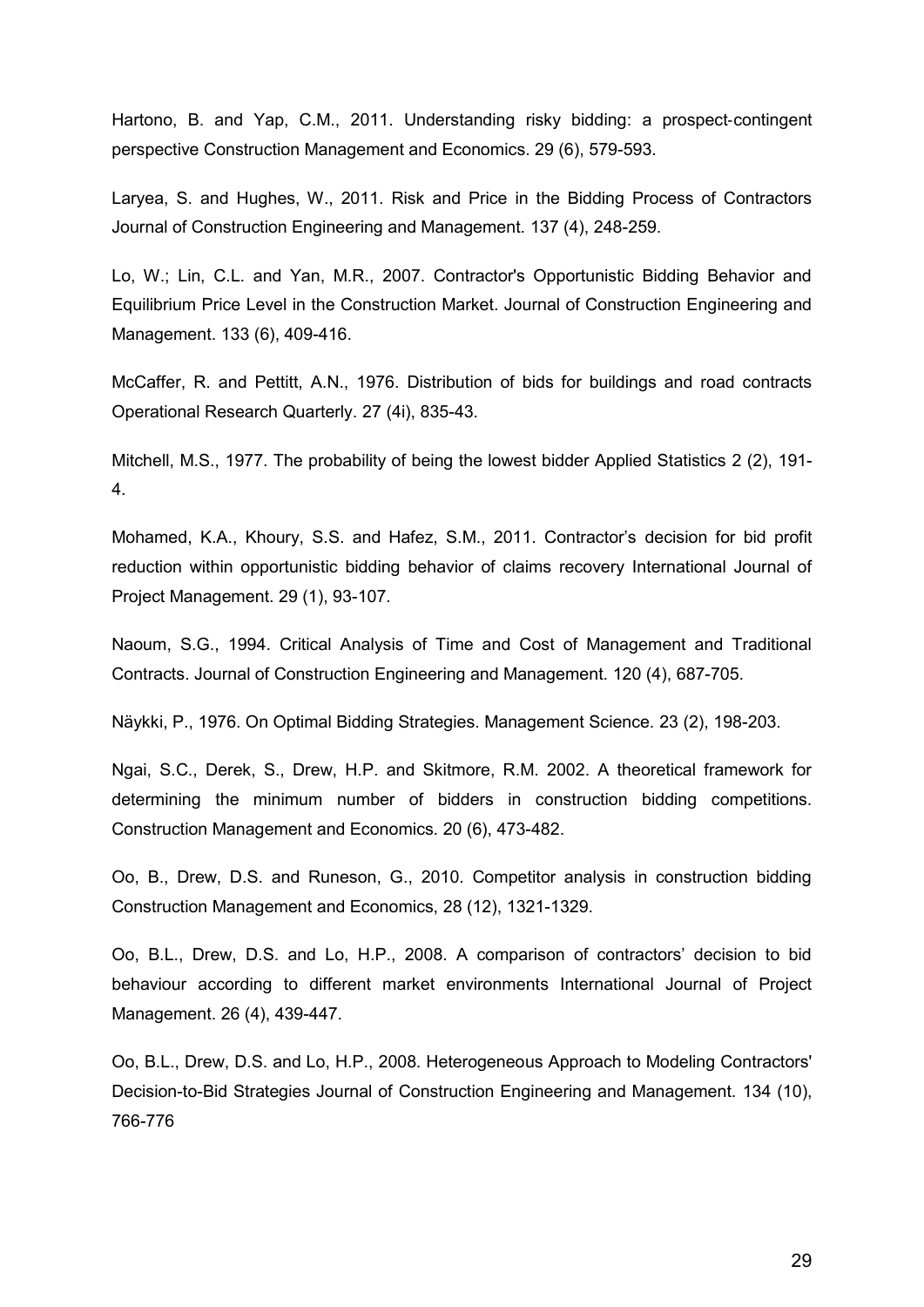Pim, J.C., 1974. Competitive tendering and bidding strategy National Builder. 55 (11), 541- 545.

Ravanshadnia, M., Rajaie, H., Abbasian, H.R., 2010. Hybrid fuzzy MADM project-selection model for diversified construction companies. Canadian Journal of Civil Engineering 37 (8), 1082-1093.

Rothkopf, M.H., 1969. A Model of Rational Competitive Bidding. Management Science. 15 (7) 362-373.

Rothkopf, M.H. and Harstad, R.M., 1994. Modeling Competitive Bidding: A Critical Essay. Management Science. 40 (3), 364-384.

Runeson, G., 1988. An analysis of the accuracy of estimating and the distribution of tenders. Construction Management and Economics, 6, 357-370.

Runeson, K.G. and Skitmore, R.M., 1999. Tendering theory revisited Construction Management and Economics. 17 (3), 285-96.

Skitmore, R.M., 1991. The contract bidder homogeneity assumption: an empirical analysis. Construction Management and Economics. 9 (5), 403-429.

Skitmore, R.M., 2002. The probability of tendering the lowest bid in sealed auctions: an empirical analysis of construction data. Journal of the Operational Research Society. 53 (1), 47-56.

Skitmore, R.M., 2004. Predicting the probability of winning sealed bid auctions: the effects of outliers on bidding models. Construction Management and Economics. 22 (1), 101 – 109.

Skitmore, R.M., 2008. First and second price independent values sealed bid procurement auctions: some scalar equilibrium results Construction Management and Economics. 26 (8), 787-803.

Skitmore, R.M., Drew, D.S. and Ngai, S., 2001. Bid-spread. Journal of Construction Engineering and Management. 127 (2), 149-153.

Skitmore, R.M. and Runeson, G., 2006. Bidding models: testing the stationarity assumption Construction Management and Economics. 24 (8), 791-803.

Skitmore, R.M., Pettitt, A.N. and McVinish, R., 2007. Gates' Bidding Model. Journal of Construction Engineering and Management. 133 (11), 855-863.

30